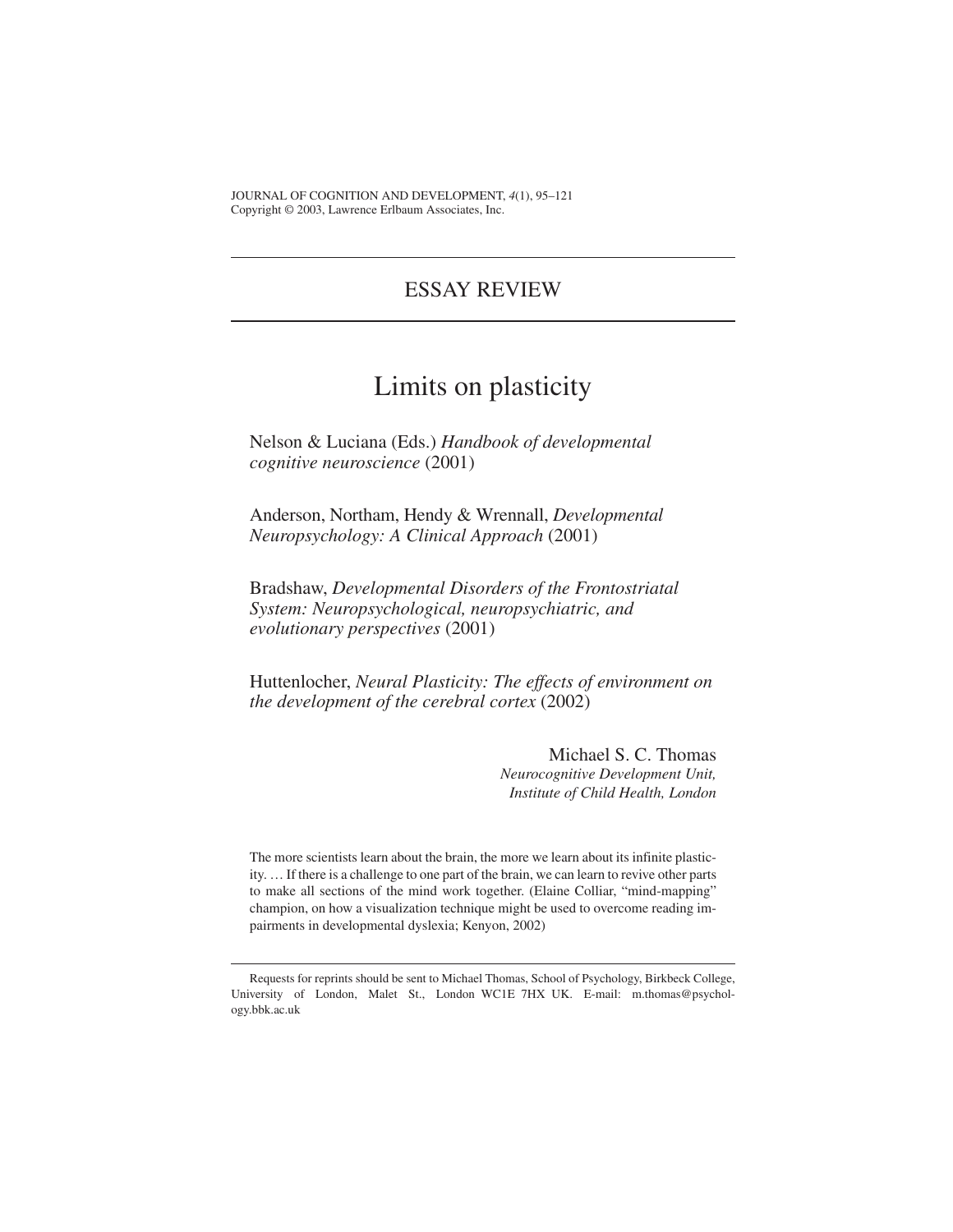We should encourage the public's interest in developmental brain science and applaud attempts to base early childhood policy and practice on a scientific basis. However, in some instances, public enthusiasm far outstrips our scientific understanding. Too often the messages broadcast by advocates and the media do not accurately reflect what scientists currently know about synapses, critical periods, neural plasticity, and how experience affects the brain. (Bruer, 2001, p. XXX)

#### HOW INFINITE IS THE PLASTICITY?

So what do scientists currently know about the plasticity of the brain? Four recent books provide a timely window on the current state of scientific knowledge. *The handbook of developmental cognitive neuroscience* (HDCN; edited by Nelson & Luciana, 2001) reports back from the frontier between biological and behavioral science and comprises 41 chapters from contributors on topics covering basic neurobiology, systems neuroscience, imaging, and cognitive science. *Neural plasticity* (Huttenlocher, 2002) provides an overview of the effects of the environment on brain development and brain function from embryo to adulthood, focusing on mechanisms underlying plasticity at various ages and across various domains, including sensory, motor, language, and executive systems. *Developmental neuropsychology* (Anderson, Northam, Hendy, & Wrennall, 2001), on the other hand, provides a clinical perspective on disorders resulting from acquired brain damage in children, and on the subsequent prospects for recovery. Lastly, *Developmental disorders of the frontostriatal system* (Bradshaw, 2001) focuses on the relation among six major neurodevelopmental disorders, each of which is characterized (at least in part) by executive dysfunction in the failure to initiate or control behavior. Together, these excellent books sketch a picture of how the normal cognitive system develops and how it responds to acquired damage (in childhood or adulthood) or to developmental damage.

Plasticity can be defined as the adjustment of the nervous system to changes in the external milieu (through sensory inputs) or internal milieu (through the effects of damage to the system) and appears to be mainly a property of the cerebral cortex rather than subcortical structures (Huttenlocher, 2002). Before I picked up these books, I was aware of two quite different stories sometimes told about plasticity. One story runs as follows. The cognitive systems in the brain are specified by an innate blueprint, which unfolds over developmental time. There are critical periods in which these cognitive structures must be established, and once the components are fixed in place, flexibility is over. Damage one component at that point, and your only option is to adopt compensatory behavioral strategies to work around the deficit. This is the type of story that is often associated with evolutionary psychologists, where evolution specifies the cognitive components in the blueprint (see,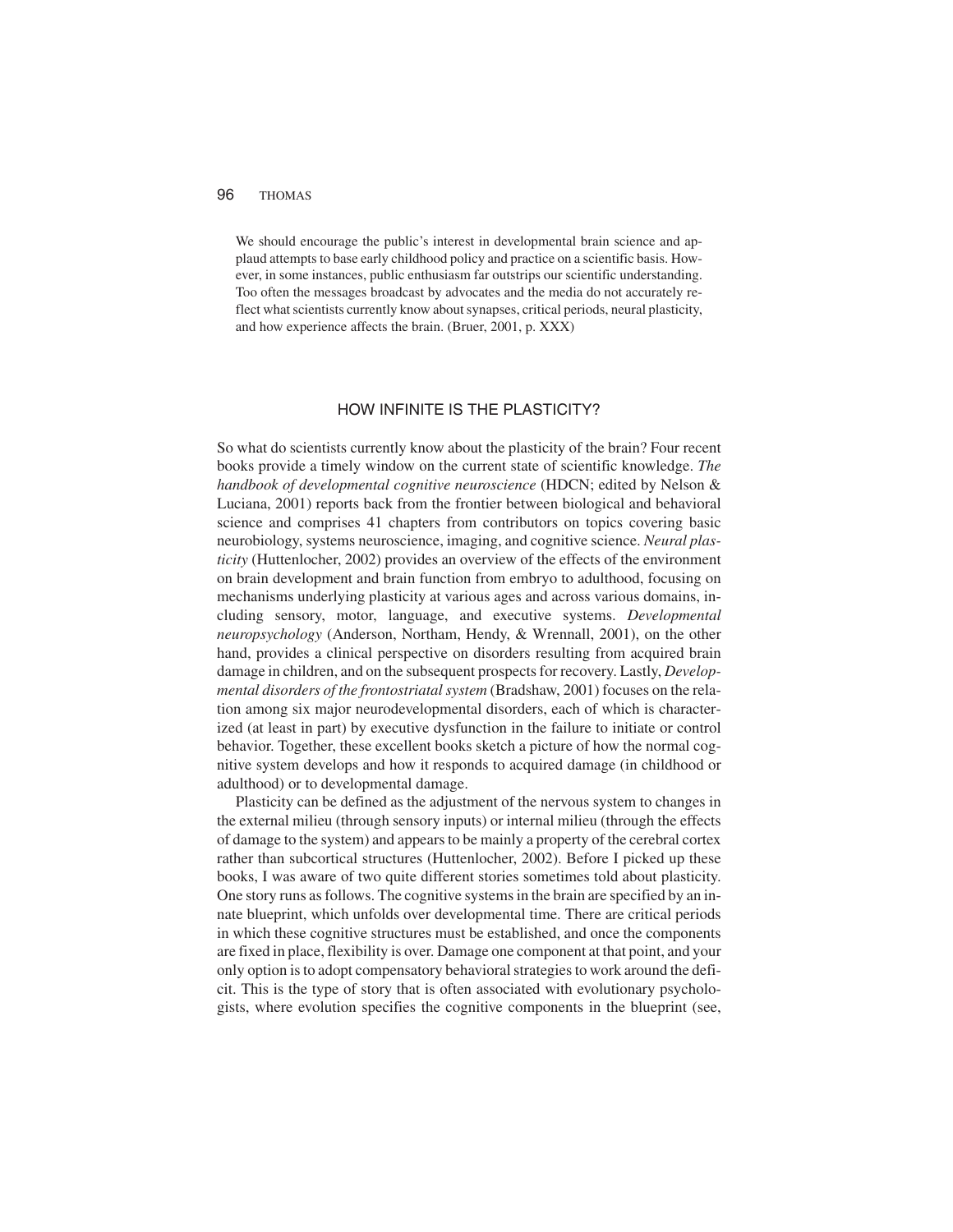e.g., Cosmides & Tooby, 1994; Pinker, 1997). One of its main claims is that plasticity is limited (see Lenneberg, 1967).

In contrast, the other story views the brain as permanently plastic. Functionally specialized structures emerge across development through an interaction of the individual with the environment. Specialization is "seeded" via weak initial biases of connectivity and computational preference of the underlying substrate. However, even when specialization is complete, the system retains hidden reserves available at any age to learn new skills or to compensate for damage, so long as the correct behavioral interventions are used. This type of story, with its spare capacity and lifelong plasticity, would offer more hope to those who have experienced brain damage, or those wanting to acquire new skills later in life.

Which story is true? Let us start by considering the development of the normal cognitive system.

# ASSESSING LIMITS TO PLASTICITY IN NORMAL DEVELOPMENT

All four books accept the consensus that there is significant functional specialization in the brains of healthy adults, as evidenced by patterns of specific deficits found in some adults with acquired brain damage. Moreover, at a gross level, there appears to be a fair degree of consistency across individuals about which areas of the brain end up subserving which functions. For instance, Bates and Roe (2001 [HDCN]) tell us that the privileged status of the left hemisphere for some aspects of language processing is now beyond dispute, citing estimates of left hemisphere specialization at between 95% and 98% of healthy adults, irrespective of handedness.

The question is, where does the adult structure come from? In the context of language processing, Bates and Roe (2001 [HDCN]) review three possible theoretical accounts. *Equipotentiality* argues that both sides of the brain are the same at birth, and each is able to acquire the relevant computations to subserve the domain of language. *Irreversible determinism* argues that the left hemisphere is innately and irreversibly specialized for language. The *emergentist* view proposes that the two hemispheres are characterized at birth by innate but "soft" biases in information processing, biases that are relevant but not specific to language processing. Specialization of one or other hemisphere to language is then an emergent process. Bates and Roe conclude that evidence increasingly favors this third option (see also Elman et al., 1996; Johnson, 1997, 1999).

Two examples illustrate the type of empirical evidence accumulating in favor of the emergentist view. Casey, Thomas, and McCandliss (2001 [HDCN]) describe recent work using MRI. In one study, the prefrontal activity generated by a go/no-go task was compared in children and adults. Differences were found in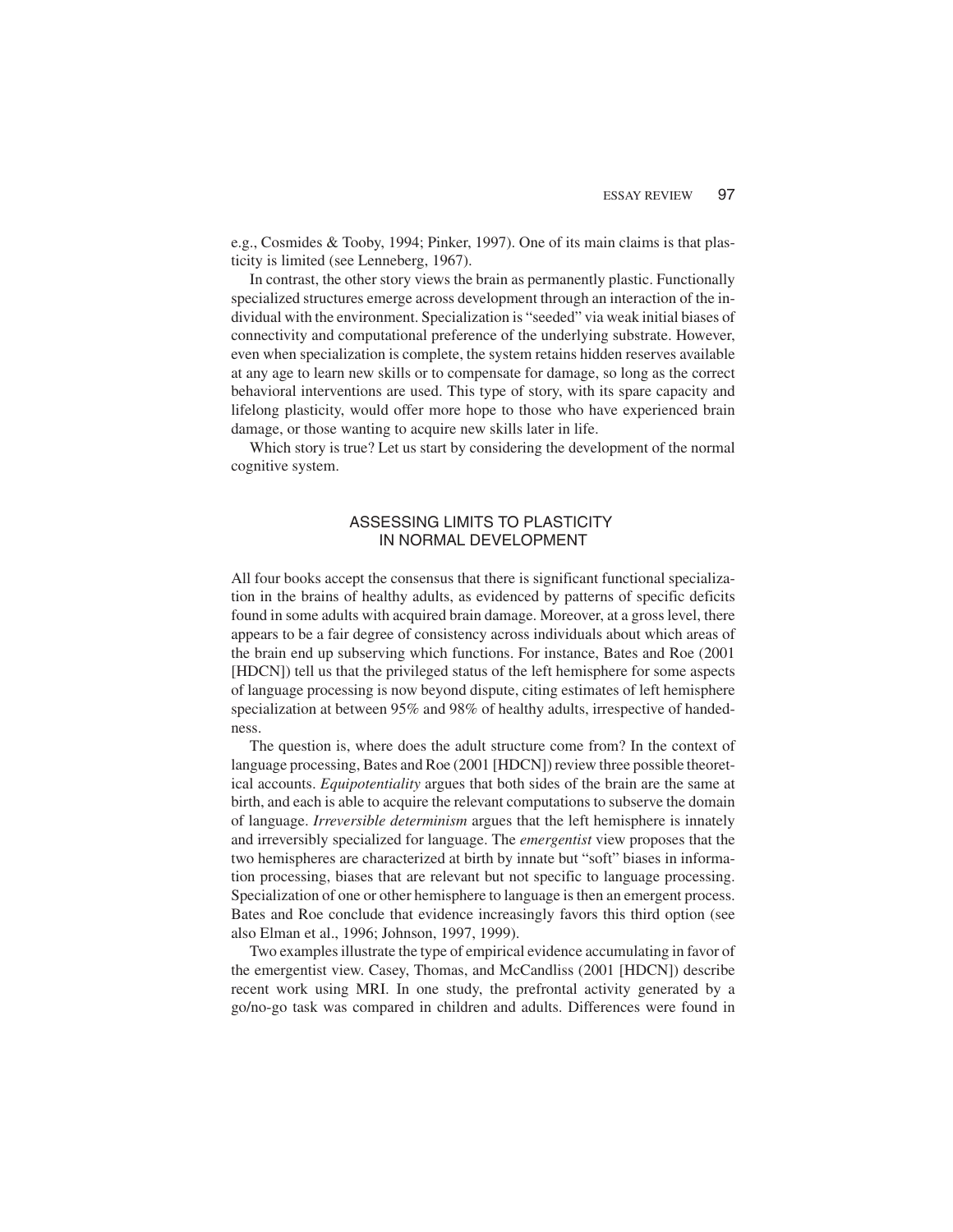dorsolateral prefrontal cortex, with children activating larger volumes of this region than adults. Children with the largest areas of activation were not those who found the task hardest, suggesting that task difficulty was not responsible for the differences. Casey et al. conclude that the results are most consistent with increased selectivity of function in prefrontal cortex with age. De Haan (2001 [HDCN]) reviews electrophysiological imaging work on the development of face recognition in infants. Based on patterns of lateralization (present in adults but not infants) and specificity (present in adults, e.g., human faces vs. monkey faces, but not present in infants), De Haan concludes that cortical specialization for face processing observed in adults is achieved through a gradual specialization of an initially more general-purpose system.

It should be noted, however, that the emergentist story will not be a simple one. For instance, the emergence of functional structure is not necessarily uniform across domains. Different functions may emerge or come online at different times. For instance, frontal areas, although offering some early limited function in infants (Johnson, 1997), are nevertheless much later in maturing to their adult function than many other cognitive abilities (e.g., Benes, 2001 [HDCN]; Bradshaw, 2001; Diamond, 2001 [HDCN]; Huttenlocher, 2002; Johnson, 1997). As a consequence of developing at different rates, different brain systems may then vary in the extent to which their structure is open to shaping by the environment. Moreover, if we accept the emergentist view as the correct one, further questions need to be answered. Just how different is this process from a preprogrammed unfolding? Once it has emerged, is the structure fixed and resistant to further influence from the environment?

The first question can be assessed by the impact of variations in the environment on cognitive development. If the emergence of cognitive structures can be significantly disrupted by atypical environments, the process represents more a simple unfolding. Several authors explore differences in neurophysiological environments, for instance, the effect of nutrition on cognitive development (Georgieff & Rao, 2001 [HDCN]); or the case of prenatal substance abuse in mothers (e.g., alcohol, see Streissguth & Connor, 2001 [HDCN]; cocaine, see Stanwood & Levitt, 2001 [HDCN]). Huttenlocher (2002) argues that the early stages of brain development are closer to the unfolding of a program, whereby environmental influences during embryonic and fetal development can only have negative effects on this process, as in the case of substance abuse during pregnancy. This initial program is attempting to put the right number of neurons in the right places and establish the approximate initial input and output connections for different regions.

However, from the point of view of cognition, we are more interested in environments that are atypical in the information that they provide. In cerebral cortex, Huttenlocher (2002) suggests that the function of a given cortical region appears to be largely determined by its inputs and outputs, and, therefore, changes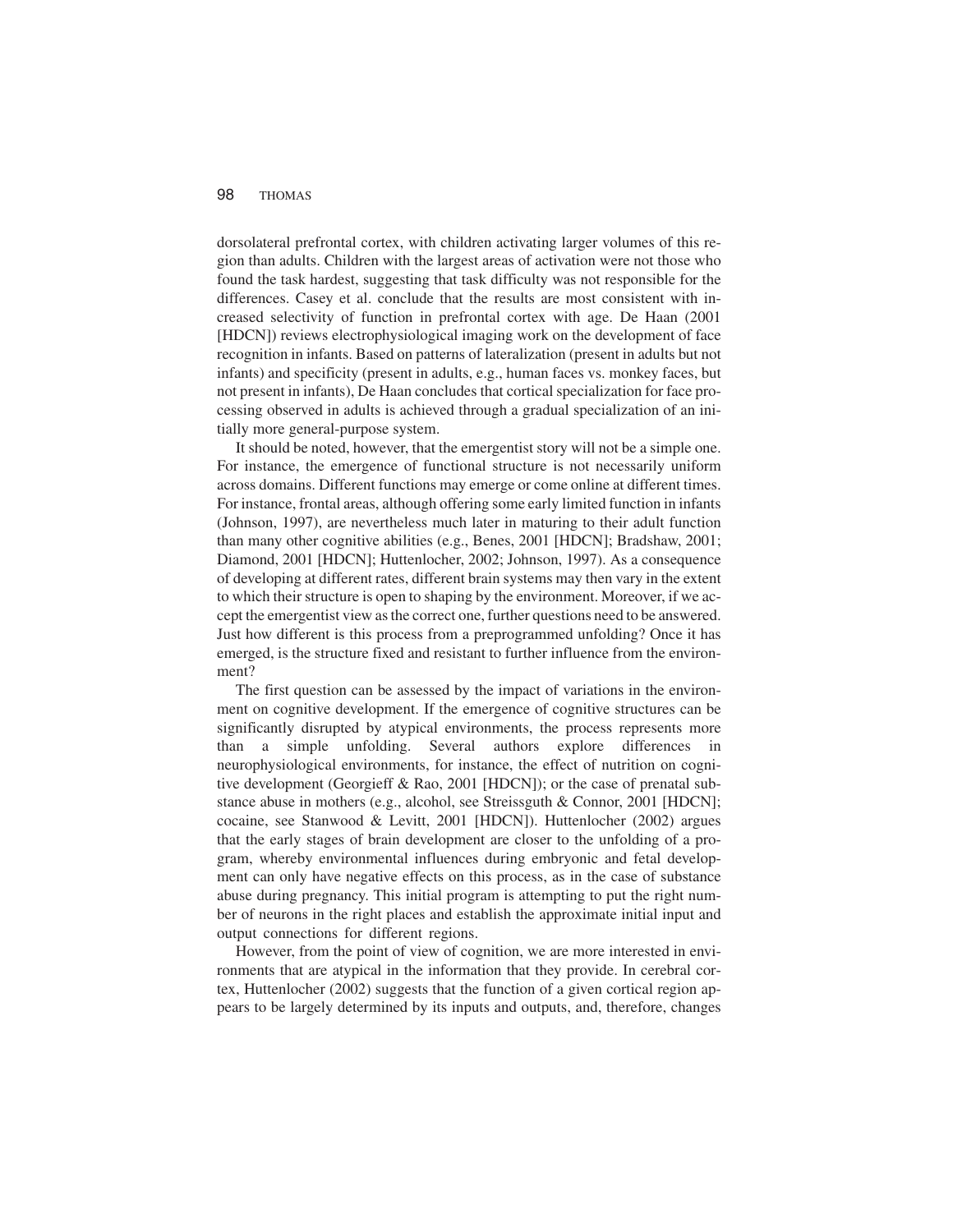in environmental input might well have major effects on the functioning of a system. This hypothesis can be assessed by the case of deprivation in infancy and early childhood.

Children born with bilateral visual deprivation due to congenital cataracts can develop normal levels of visual acuity and eye alignment so long as the cataracts are removed prior to the age of 8 weeks. Huttenlocher (2002) takes these data to suggest that during the first 8 weeks of life, the development of the visual cortex progresses almost normally in the absence of exposure to formed visual images. Moreover, evidence from premature infants indicates that additional early input has little effect on the development of visual cortex. However, subsequent to this initial early period, visual input becomes essential to the development and maintenance of normal function—environmental effects are essential even for very basic functions such as stereopsis and the processing of shape and movement. Evidence from deprivation studies with cats suggests that once environmental input becomes important, different functional circuits may then be more or less environmentally regulated. For example, the parvocellular system for object recognition appears to be more affected by deprivation of visual forms and have more extended plasticity than the magnocellular system for object location (Horton & Hocking, 1996; LeVay, Wiesel, & Hubel, 1980).

A slightly different picture emerges of the motor system. Huttenlocher (2002) reviews research on monkeys raised in apparatus that prevented them from walking or seeing their limbs (Held & Bauer, 1967). When removed from constraints at the age of 65 days, the monkeys quickly began to walk and were doing so normally after a week. Walking, then, emerges without specific training, consistent with a fixed developmental program. A similar result was found in cats with regard to the development of the normal foot-placing reaction on approach to a horizontal surface (Hein & Held, 1967). This motor response also appears to develop independently of prior experience. However, in this study, more complex behaviors, such as reaching and avoidance of a discontinuity in a surface, developed slowly after removal of constraints and required experience and practice. And the newly walking monkeys exhibited transient deficits in visually guided motor behaviors.

The implications here are twofold. First, the effects of deprivation differ between systems. Second, the greater the complexity of processing, the more important the environmental input appears to be.

Another set of studies sheds light on the effects of environmental deprivation on higher cognitive functions, this time in the context of orphanage-reared children in stimulation-poor environments, as reviewed by Gunnar (2001 [HDCN]). Interestingly, even when adequate nutrition is provided, human infants raised in environments with severely limited opportunities for active engagement and productive interaction subsequently experience massive delays in both physical and behavioral development (see also Kolb & Gibb, 2001 [HDCN], and Nelson, 1999, for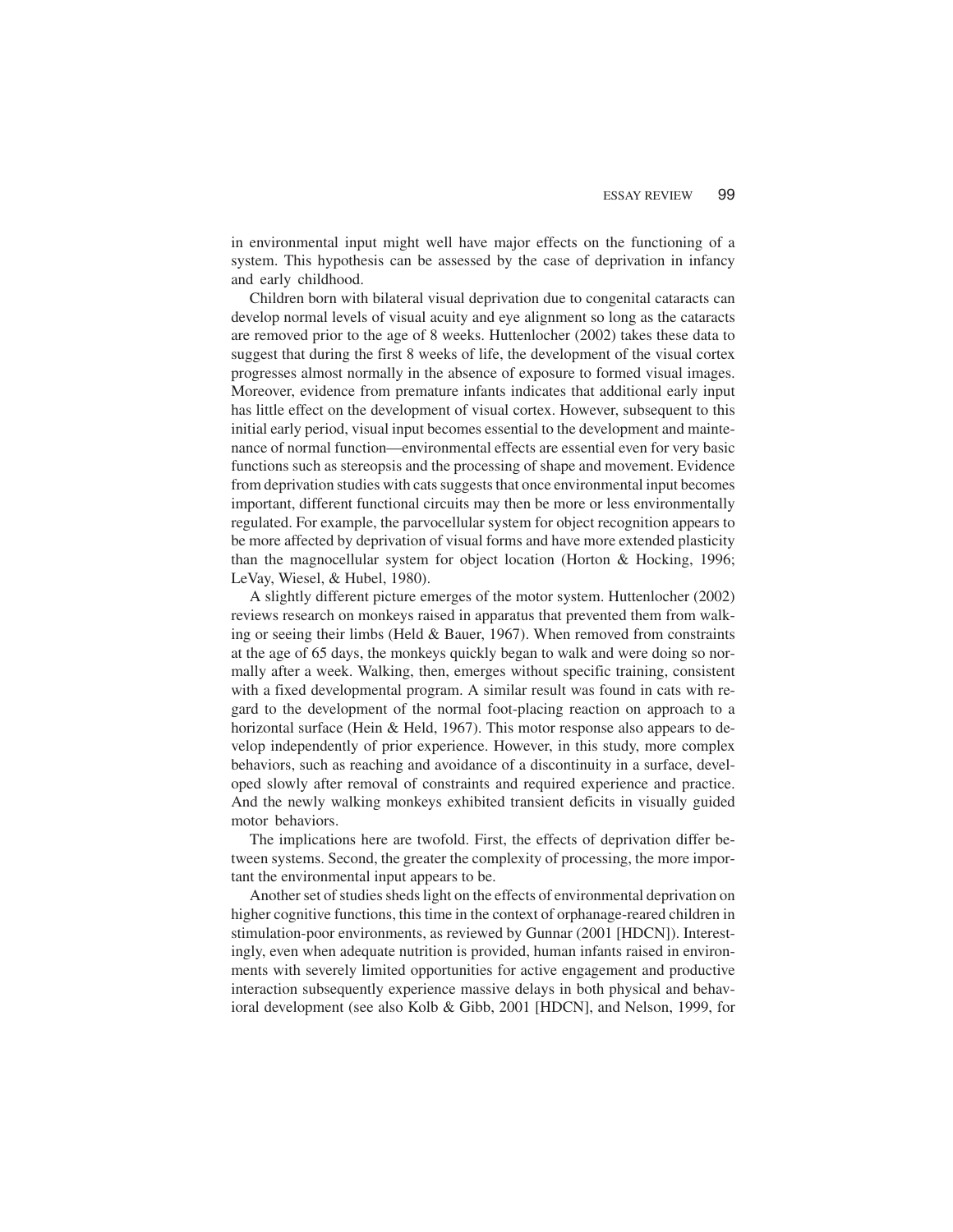discussion of equivalent animal studies). Normal brain development is evidently reliant on activity-dependent processes, where active engagement of the infant with the environment is essential for some aspects of neural development to occur. However, studies of orphanage-reared children also indicate a wide window during which transition to an enriched environment can produce catch-up growth in these children. Despite marked delays in cognitive development at adoption, the majority of children in one follow-up study were found to be functioning intellectually within the normal range after several years in "enriched" middle-class family environments (Rutter, 1998). Almost all aspects of cognitive development could be caught up after early deprivation. There was one notable exception, which we will leave for later.

The second question provoked by the emergentist view is the degree to which adult structures, once emerged, are fixed and inflexible. If there was plasticity in building the structures, does it remain? The received wisdom here is that (a) with a lot of practice, the adult system can be tinkered with, but (b) its overall structure is reasonably fixed. Elbert, Heim, and Rockstroh (2001 [HDCN]) review the evidence for use-dependent plasticity on adult cortical structures. In particular, they examine the reorganization of cortical sensory maps under various atypical circumstances. These include intensive limb use (leading to expansion of the cortical area dedicated to this limb), prolonged disuse after limb loss (resulting in invasion of the relevant area from nearby sites on the map), synchronous use of neighboring sites, such as adjacent fingers (fusion of areas), and subsequent asynchronous use (segregation of areas). It is important to note that these plastic changes were sometimes maladaptive, for instance leading to phantom limb pain in amputees and loss of digit function in violinists.

These results are consistent with continuing plasticity in the somatosensory system at least. There is evidence of continuing plasticity elsewhere. Indeed studies have suggested that even those abilities commonly thought to be fixed past a certain critical period in development can nevertheless be modified in adults with intense practice. For instance, the ability of adults to discriminate phoneme contrasts in foreign languages, lost at 12 months of age, can be regained, as shown by Japanese speakers who can learn to produce the English /l/–/r/ distinction after perceptual training (Bradlow, Pisoni, Akahane-Yamada, & Tohkura, 1997). And Elbert et al. (2001) comment that accents thought to be fixed past adolescence can also be altered, as demonstrated by actors who lose their accents in the course of their intensive training in drama school, or individuals who acquire a second language after adolescence without a foreign accent (Bongaerts, 1999).

Despite these indications of adult plasticity, Elbert et al. (2001) conclude that the capacity for reorganization is greater in children than in adults, evidenced by the extended practice that adults require to produce changes. Huttenlocher (2002) con-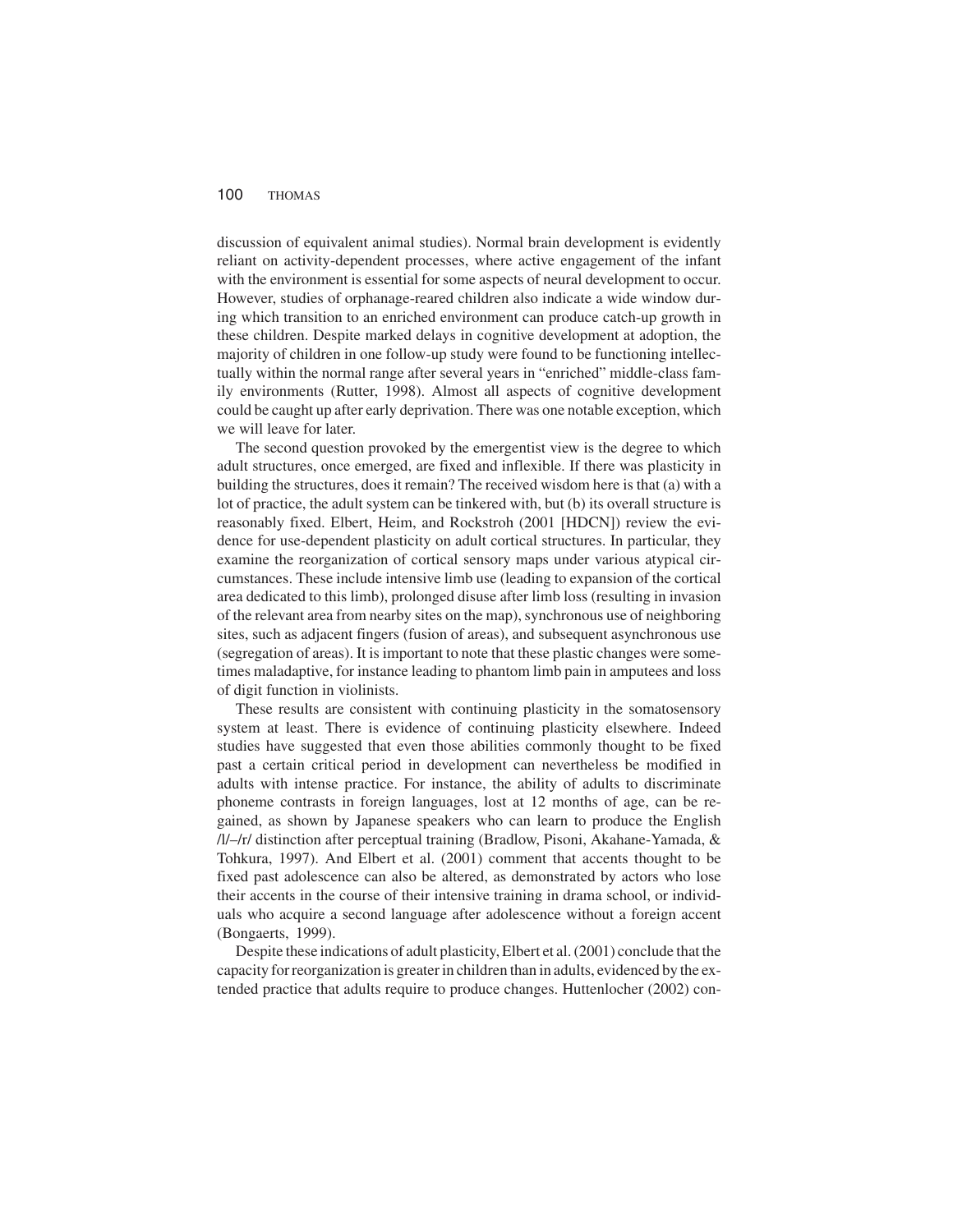cludes from his review that whenever developmental and adult plasticity have been compared on a given task, adult plasticity has usually been found to be less and never greater than in the developing brain. However, Elbert et al. also stress the importance of positive motivation in the individual, and that experience must be behaviorally relevant to the individual to generate use-dependent adaptations of cortical representations. Passive stimulation alone does not trigger reorganization—the stimulation must be relevant to the production of some behavior of interest to the organism. Such a factor may itself differ between the developmental and the adult case. In sum, the received wisdom on adult plasticity does not seem too far wrong.

The current view of normal cognitive development, then, suggests that specialized cognitive functions emerge through development, but this process depends on active engagement with a rich environment and produces a structure that is, to a lesser extent, still plastic in the end state. Once one introduces flexibility into the developmental process, however, it seems necessary to explain how adults could end up showing apparent uniformity in their areas of brain specialization (of which the left lateralization of some aspects of language is but one example). There are two possible sources for this uniformity. First, it may arise if development is experience-dependent, but everybody has very similar early experiences. Second, it may arise if there are reasonably strong neurocomputational constraints that guide the developing system (what Bates & Roe, 2001 [HDCN] call the "relevance" of certain neural areas to certain cognitive functions). The first of these possibilities emphasizes plasticity in the system (because a radically different environment would presumably lead to a quite different functional structures), whereas the second possibility plays down plasticity (because experience drives the system along developmental pathways that have been channeled by the system's neurocomputational parameters). (See Greenough, Black, & Wallace, 1987, for an equivalent distinction between "experience-expectant" and "experience-dependent" systems.)

To get an idea of which of these two possibilities is the more likely, we need to look beyond normal development to how the system responds to disruption. Examining the impact on brain specialization of exposure to radically different environments is one possible approach. Alternatively, we can look at systems where the initial neurocomputational parameters are different, as in the case of developmental disorders (Thomas & Karmiloff-Smith, 2002). Or we can look at normal systems damaged early in development and examine their ability to recover through reorganization. This will allow us to gauge the relevance of the neurocomputational parameters in different brain areas to their normal cognitive function. If an area can learn to subserve Function A normally, but Function B (or perhaps A and B) after early damage, then its computational properties cannot have been solely relevant to A. In this case, we would move closer to a position of weaker constraints, greater plasticity, and equipotentiality.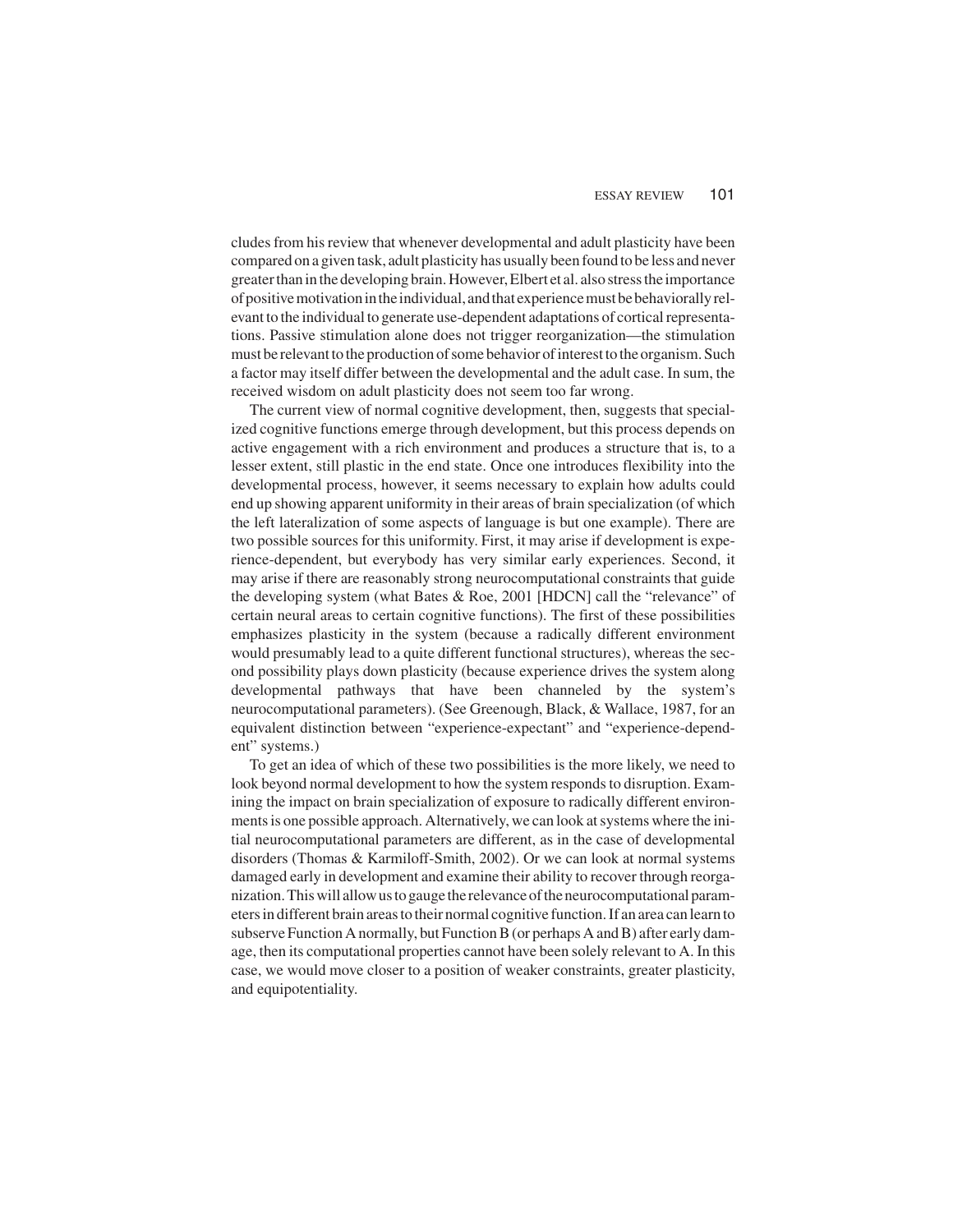# ASSESSING LIMITS TO PLASTICITY VIA RECOVERY FROM EARLY BRAIN DAMAGE

In *Developmental neuropsychology,* Anderson et al. (2001) review the impact of several forms of brain damage in infants and children. These include traumatic brain injury, hydrocephalus, spina bifida, cerebral infections such as meningitis, endocrine and metabolic disorders, and childhood epilepsy. The authors also discuss a theoretical debate of particular relevance to our concerns. This debate contrasts two views of the prognosis for recovery after early brain damage: plasticity versus early vulnerability.

As we have seen, there is a general view that the child's brain has greater plasticity than the adult brain. One might assume, therefore, that the younger brain is more able to recover from early damage and, in particular, if the emergentism view is correct, is able to offer compensatory reorganization and transfer of function to the remaining parts of the system. There is evidence to support this idea. Children with early left hemisphere damage can go on to acquire many age-appropriate language abilities, whereas similar lesions in adults produce obvious patterns of aphasia (see Bates  $& \text{Roe}, 2001$  [HDCN] for review). Even if an entire hemisphere is removed (for instance in the treatment of severe epilepsy), children can nevertheless develop relatively normal cognitive function (Basser, 1962). This apparent early plasticity led some of the first researchers in the nascent field of child neuropsychology (Kennard, 1936, 1940; Teuber, 1962) to propose the Kennard Principle, interpreted by Teuber to suggest that "if you're going to have brain damage, have it early" (Schneider, 1979).

However, Anderson et al. (2001) suggest that this view may have been excessively optimistic. Pediatric research has indicated that the same dose-response relation found in adult populations also holds in cases of child brain damage. The more severe the cerebral pathology, the greater the resulting neuropsychological impairment. Indeed, children with generalized cerebral insult (e.g., from traumatic brain injury) exhibit both slower recovery and poorer outcome than do adults who suffer similar insults. This is quite inconsistent with notions of greater early plasticity. From the "early vulnerability" perspective, short-term recovery from cerebral insult may be the same across age, whereas long-term recovery favors the mature brain. Across time, a child who has seemed initially to recover well from the insult may start to increasingly lag behind age-matched peers and fail to show the expected emergence of new cognitive skills. The child thus appears to "grow into" his or her cognitive deficit as the brain matures. From this perspective, the development of attention, memory, and learning skills is seen as vulnerable to early disruption. Without these capacities, the child does not have the tools to efficiently acquire new abilities and cannot progress along the normal pathway of cognitive development. An adult experiencing the same damage, however, already has the relevant abilities in place and only loses those directly associated with the area of damage.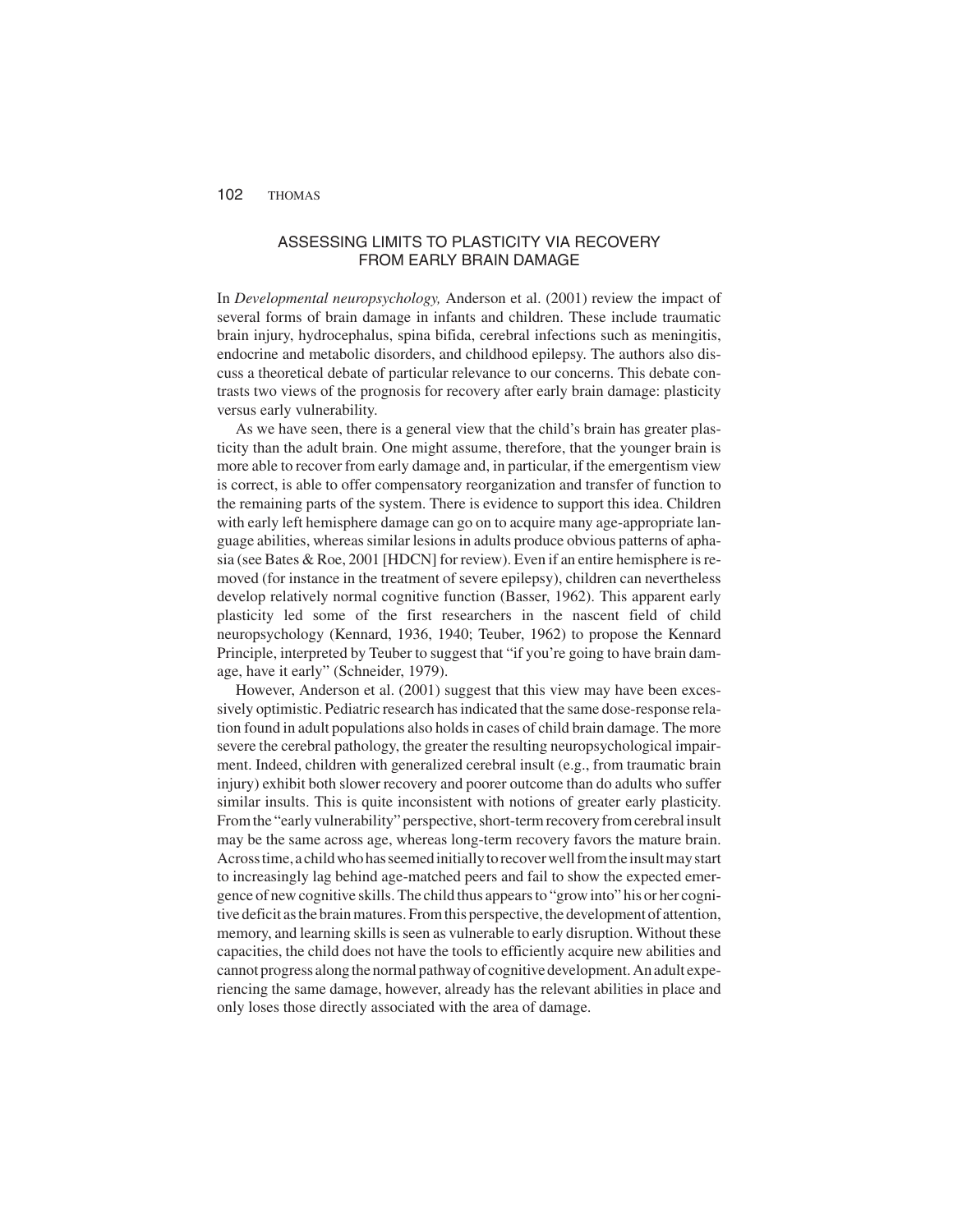In their book, Anderson et al. (2001) show how these apparently conflicting positions can be reconciled by considering the nature and severity of insult, age at time of insult, and other factors such as gender and the psychosocial context. Broadly, plasticity is associated with focal lesions. Small focal lesions are associated with good recovery. Large focal lesions may also be associated with good recovery, so long as they are unilateral, for then interhemispheric transfer of function can occur (although often with a general reduction in performance as additional functions are crowded into a single hemisphere). For moderately sized or bilateral lesions or both, functional plasticity is generally not evident and outcome is typically poor. Finally, when there is diffuse or general damage, plasticity is not evident, and the results are almost always poor, suggesting global dysfunction. The dose-response relation is evident, with greater damage leading to worse outcome.

In terms of age, the exact picture is still unclear. Bates and Roe (2001 [HDCN]), for instance, admit that "the shape of the [age-related] function governing loss of plasticity in humans is still entirely unknown, and it may not even be monotonic" (p. 297). Thus Anderson et al. (2001) suggest that prenatal injury may actually have the poorest outcome, with no evidence of transfer of function from the damaged site to intact tissue. On the other hand, plasticity may be greater in early childhood, leading to abnormal cortical organization and greater sparing of function. By late adolescence and adulthood, as patterns of adult deficits reveal, such plasticity becomes increasingly less evident. Both Anderson et al. and Bates and Roe discuss this U-shaped effect of damage in detail with regard to the impact of left hemisphere damage on language development. Reflecting the lack of consensus in the field, we find the former supporting the notion and the latter expressing skepticism.

Animal models suggest that the relation between age and damage will indeed be a complex one. For instance, Kolb and Gibb (2001 [HDCN]) report a study looking at reaching behavior in rats after frontal lesions were performed at different developmental ages. Rats with lesions in adulthood or on Postnatal Day 1 were severely impaired in the reaching task. Rats with lesions on Postnatal Days 5 and 10 were progressively better, but rats experiencing a prenatal lesion on Embryonic Day 18 performed as well as normal control animals. Kolb and Gibb conclude that the effects of damage vary qualitatively with the developmental events occurring at the time of injury. Recovery in rats was poor if the cortex was damaged immediately following the completion of neurogenesis, but good if injury occurred during the time of maximum synapse formation. Based on their findings with rats, Kolb and Gibb predict that the worst time for injury in the human brain would be the third trimester, with relatively good compensation for injury during the second trimester. This prediction remains to be evaluated for healthy human development. But as we shall see later, it does not seem to be supported by current views on the causes of autism and schizophrenia.

Nevertheless, the importance of timing in early brain development in humans is emphasized by the existence of the multiple "vulnerable periods" for different neg-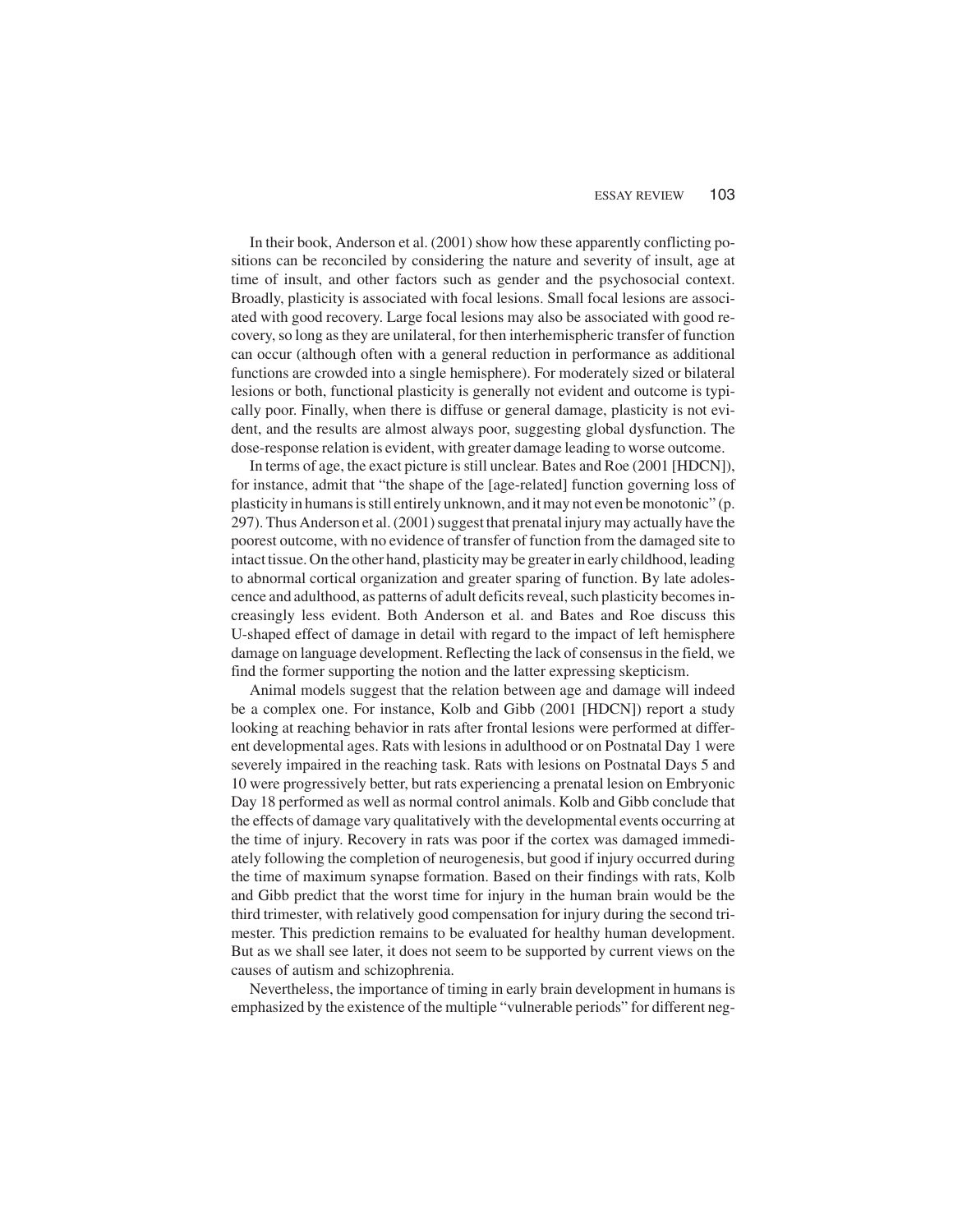ative environmental events (Huttenlocher, 2002). Thus Huttenlocher details how a deficiency in folic acid occurring in the first weeks of pregnancy can lead to spina bifida (a defect in the development of the neural tube, the structure that normally differentiates into brain and spinal cord). By contrast, exposure to ionizing radiation can disrupt neurogenesis if it occurs between 7 and 20 weeks postconception, causing a decrease in the number of neurons produced. And maternal carbon monoxide poisoning can disrupt neuronal migration if it occurs between 17 and 20 weeks postconception. In short, during early brain development, the type of disruption caused by a negative environment clearly depends on the time that the event occurs.

Beyond timing, two further factors predict recovery from acquired damage in childhood. One is gender. Although Anderson et al. (2001) admit that the evidence is controversial, hormonal factors appear to affect brain development, with the female brain developing more rapidly, perhaps with more diffuse organization allowing greater potential for plasticity and reorganization of function (Kolb, 1995; Strauss, Wada, & Hunter, 1992). Animal studies also support the idea that hormonal factors can affect plasticity and recovery after injury, but here results indicated that effects were domain dependent. Thus, Kolb and Gibb (2001 [HDCN]) comment that after early medial frontal lesions, male rats showed enhanced recovery of spatial-navigation behaviors, whereas females showed enhanced recovery of skilled forelimb reaching.

The final factor is perhaps the most interesting. This is the effect that the environment itself has on recovery. Anderson et al. (2001) conclude that family function, socioeconomic status, access to rehabilitation, and response to disability all play a major role in recovery. So powerful is this effect that, although severity of damage is of primary importance immediately postinsult, in the long term it is environmental factors that are more important in predicting recovery from acquired brain damage. Once more, this finding is supported by animal studies, which show that manipulation of postinjury environment influences subsequent learning capacities (e.g., Kolb, 1995).

Anderson et al.'s (2001) analysis of the factors predicting recovery suggests a modification of the Kennard Principle. Instead of "If you're going to have brain damage, have it early," one might propose the following: "If you're going to have brain damage, have as little of it as possible. Have it early, and have it on just one side. Be a girl, and come from a supportive family which lives near a good hospital."

#### How Strong Are Constraints on Plasticity?

Let us consider three different cognitive domains where children have experienced early damage and subsequently shown some degree of recovery across development. First, however, it is important to clarify what we mean by "recovery." Again,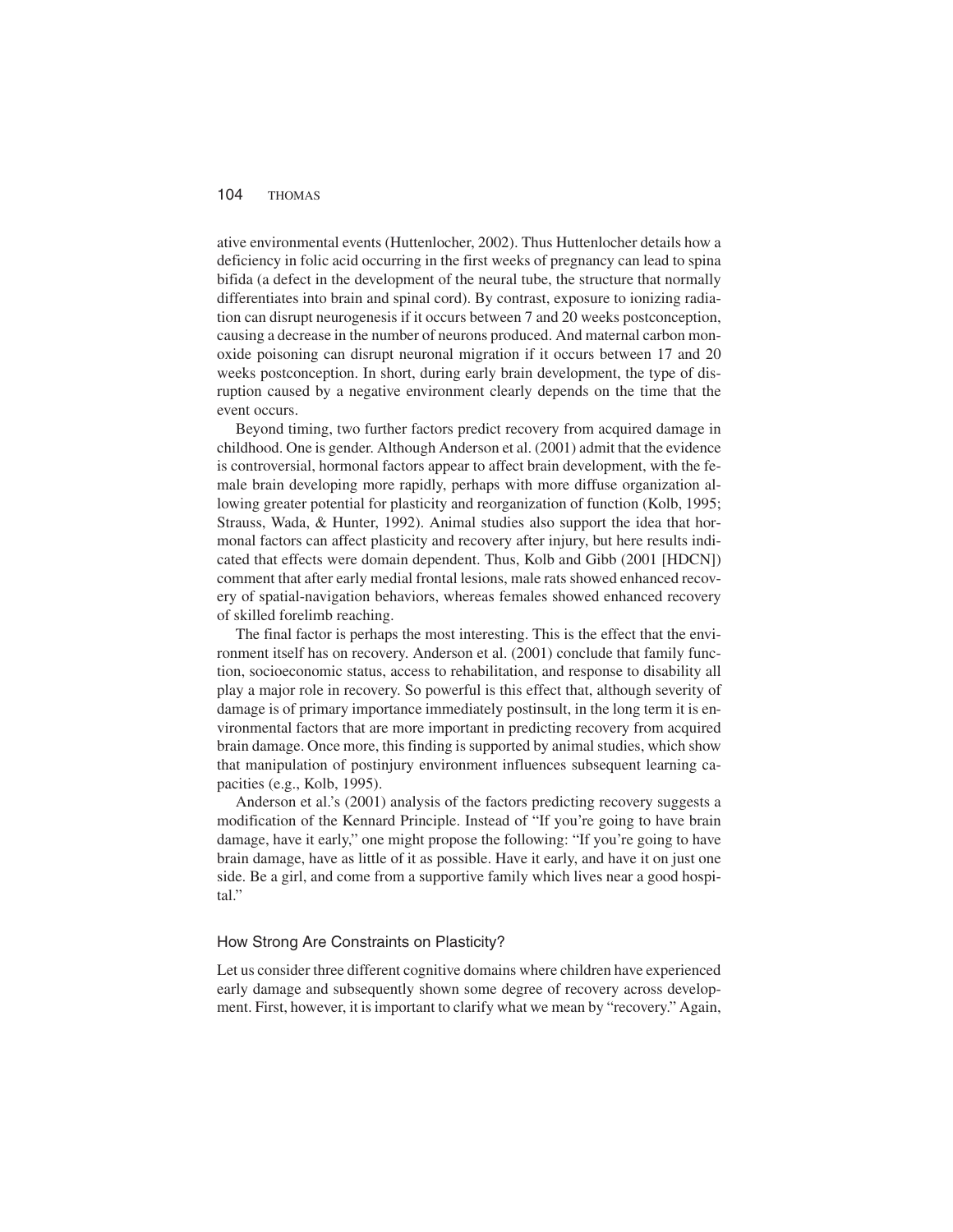Anderson et al. (2001) provide some relevant distinctions. Two types of mechanism of recovery have been proposed, restitution and substitution. In restitution, spontaneous recovery occurs after brain injury, as the damaged tissue heals and pathways are reactivated. One such process, which also affects undamaged tissue, involves diaschisis. In diaschisis, functions far from the site of the insult are temporarily closed down after injury. Recovery occurs when these remote functions open up again. Subsequently, restitution may come in the form of the regeneration of damaged neurons and their axons; in terms of sprouting, where remaining nerve fibers develop branches that occupy sites left empty by damaged neurons; and in terms of denervation supersensitivity, where postsynaptic processes may become supersensitive to residual neurotransmitter signals. In substitution, behavioral functions are restored either by internal anatomical reorganization, where different neural areas take over the function of the lost tissue, or by behavioral compensation, where new external behavioral strategies are adopted to work around the functions impaired by damage. It is important to keep these distinctions in mind, because only some types of recovery will bear on the inherent plasticity and equipotentiality of the brain.

Our three domains are language processing, face processing, and spatial cognition. Bates and Roe (2001 [HDCN]) review evidence of language development in children with unilateral brain injury. Bearing in mind that at least 19 out of 20 adults show left hemisphere specialization, several studies are reviewed that assess the continuing impact on language performance of initial damage either to the left or the right hemisphere. Broadly, these studies demonstrate that plastic reorganization takes place when damage occurs prior to 5 to 7 years of age, such that when tested later, these children show little if any language impairment. More important, there are no effects of side of damage (or if such effects exist, they are subtle—see Huttenlocher, 2002, p. 135). Subsequent work is described that examines the first stages of language development in children who have experienced early unilateral damage. Almost all the brain-injured children exhibited delays in first-word production, regardless of lesion side or site. However, such delays tended to be more severe in children with left posterior (and particularly temporal) damage. Bates and Roe interpret these data as suggesting that it is hard to get language development "off the ground" after significant damage to either hemisphere. However, they puzzle over why left posterior damage should be associated with additional expressive deficits in very young children, when expressive deficits in adults are associated with left frontal damage. Their solution is that the early computational constraint that pulls language toward the left hemisphere is the ability of left temporal areas to provide fine perceptual analysis aiding word recognition. This ability subsequently drives both word comprehension and production. However, Bates and Roe maintain that this fine-detail bias is not necessarily specific to language, or even to audition. And the computational bias represents no more than a "soft" constraint, such that plasticity after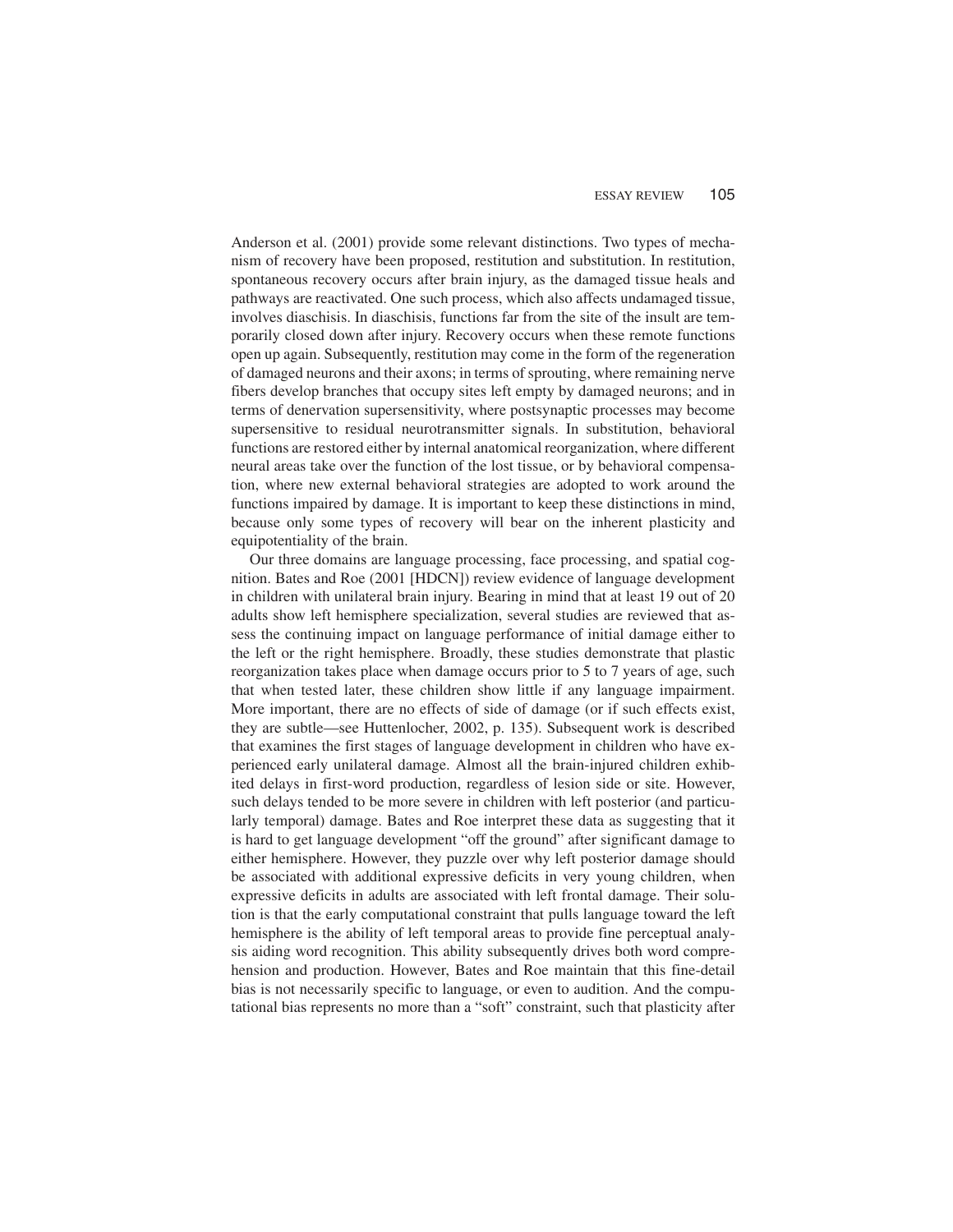damage permits the function to be subserved by other circuits in the right hemisphere, although perhaps not quite as efficiently.

De Haan (2001 [HDCN]) examines the case of face processing. In adults, face processing is specialized to the right hemisphere and can show dissociations from object processing after acquired damage (e.g., McNeil & Warrington, 1993). De Haan reviews the work of Mancini and colleagues, who examined the effects of perinatal unilateral lesions on later face-processing abilities in children ranging in age from 5 to 14 years. The results indicated that the effects of the lesions were mild. Less than half the children exhibited impairments in face or object recognition compared with controls. Moreover, following a right hemisphere lesion, face-processing deficits were no more common than object-processing deficits, and a face-processing deficit never occurred in the absence of an object-processing deficit. Once more, plasticity appears to allow early damage to be overcome, but note here that the specialization of face processing from object processing appears to be purely a product of development. The dissociation of face and object recognition in the adult cannot be replicated by early damage to the normal system.

Stiles (2001 [HDCN]) explores the development of spatial cognition. In the adult case, left posterior and right posterior focal brain damage produce different deficits in spatial analytic function. Left posterior damage disrupts local processing and results in disorders involving difficulty defining the parts of a spatial array (e.g., in a drawing task, omitting the details when copying a picture). Right posterior damage causes problems with global processing, disrupting the configural aspects of spatial analysis (e.g., in the copying task, including details but failing to maintain coherent organization among the parts). A review of studies of children with pre- and perinatal focal brain injury to left and right posterior areas reveals that in construction and perception tasks, the adult profiles were reproduced in very young children. Those with right hemisphere injury displayed difficulty with spatial integration. Those with left hemisphere injury oversimplified complex spatial forms and failed to encode details. However, deficits shown in these children were milder than those found in adults, and longitudinal studies suggested that both groups of children eventually reached ceiling on most spatial construction tasks. Of particular interest here, however, is that even when performance was comparable to healthy peers (i.e., at ceiling on the tasks), the processing strategies of children with early lesions continued to reflect a persistent underlying deficit. Moreover, there were signs that the deficit depended on the initial side of lesion. For example, in a copying task using the Rey–Osterrieth Complex Figure, both left and right lesion groups continued to use an immature and piecemeal approach to drawing the figure. In a subsequent draw-from-memory condition, children from the left hemisphere damage group organized their figure according to global form, whereas those from the right hemisphere damage group organized it according to details. Stiles views the results as consistent with early specification in the development of spatial cognition, followed by plastic adaptation. Recovery takes place,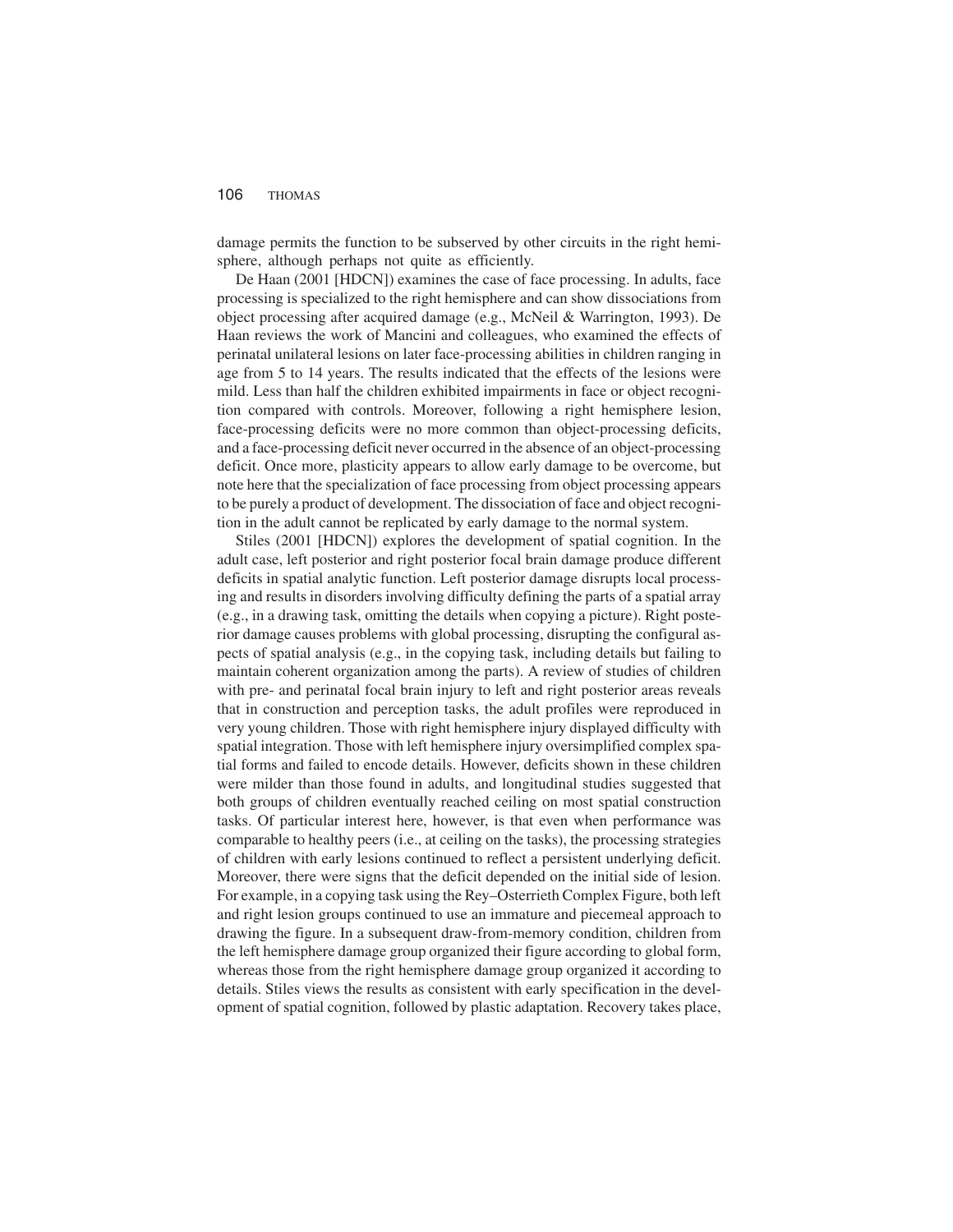but it appears that "normal" behavior is being achieved by different underlying processes, and perhaps even compensatory behavioral strategies.

# Variations in Plasticity

In Huttenlocher's (2002) book, there is a careful consideration of the way that functional plasticity may alter over time and across cognitive domains, and so provide the means to recovery from acquired damage. Huttenlocher lists several potential mechanisms of plasticity, some of which are available throughout life span (increase in synaptic strength, decrease in local inhibition, dendritic sprouting, formation of new synapses, and possibly formation of new neurons), and other mechanisms that are available only in the immature brain (utilization of unspecified or labile synapses, including silent synapses, competition for synaptic sites, persistence of normally transient connections).

Throughout the book there is particular emphasis on synaptogenesis, which Huttenlocher (2002) views as playing a particularly prominent role in developmental plasticity. In the developing infant, there is a tremendous burst in synapse formation (roughly 100,000/sec in the visual cortex; Huttenlocher, 2002, p. 47) at the end of which the total number of synapses is nearly twice that seen in the adult. Thereafter, there is a much longer period of pruning of excess synaptic connections, which is not completed until late adolescence in many cortical areas. This overproduction appears to reflect a general principle governing perinatal and postnatal brain development, whereby many structures including dendritic trees, axons, and synapses go through a period of "exuberant growth followed by elimination of trimming away of the excess" (Huttenlocher, 2002, p. 29). Essentially, the system is overproducing potential connections between neurons (a process that appears to be relatively independent of environmental input), and then allowing the environment to specify which of these connections are useful in the formation of functional circuits. Over time, the surplus unused synapses are then eliminated. This pattern of change over time is encountered in several contexts within Huttenlocher's book, including age-related changes in synaptic density, in the amplitude of event-related potentials, and in the level of neural activity (as assessed by positron-emission tomography [PET]).

The idea here is that during the period in which there are surplus unused connections in the cortex, a brain region will be better able to produce adaptive changes in response to internal damage or to the external environment. However, once spare connections are eliminated, with the remaining connections already committed to functions, then subsequent plasticity must rely on other (perhaps less efficient) mechanisms.

Although Huttenlocher (2002) views synaptogenesis as important in developmental plasticity and the capacity to overcome early damage, he is careful to add qualifications: The number of synapses does not equate to the level of cognitive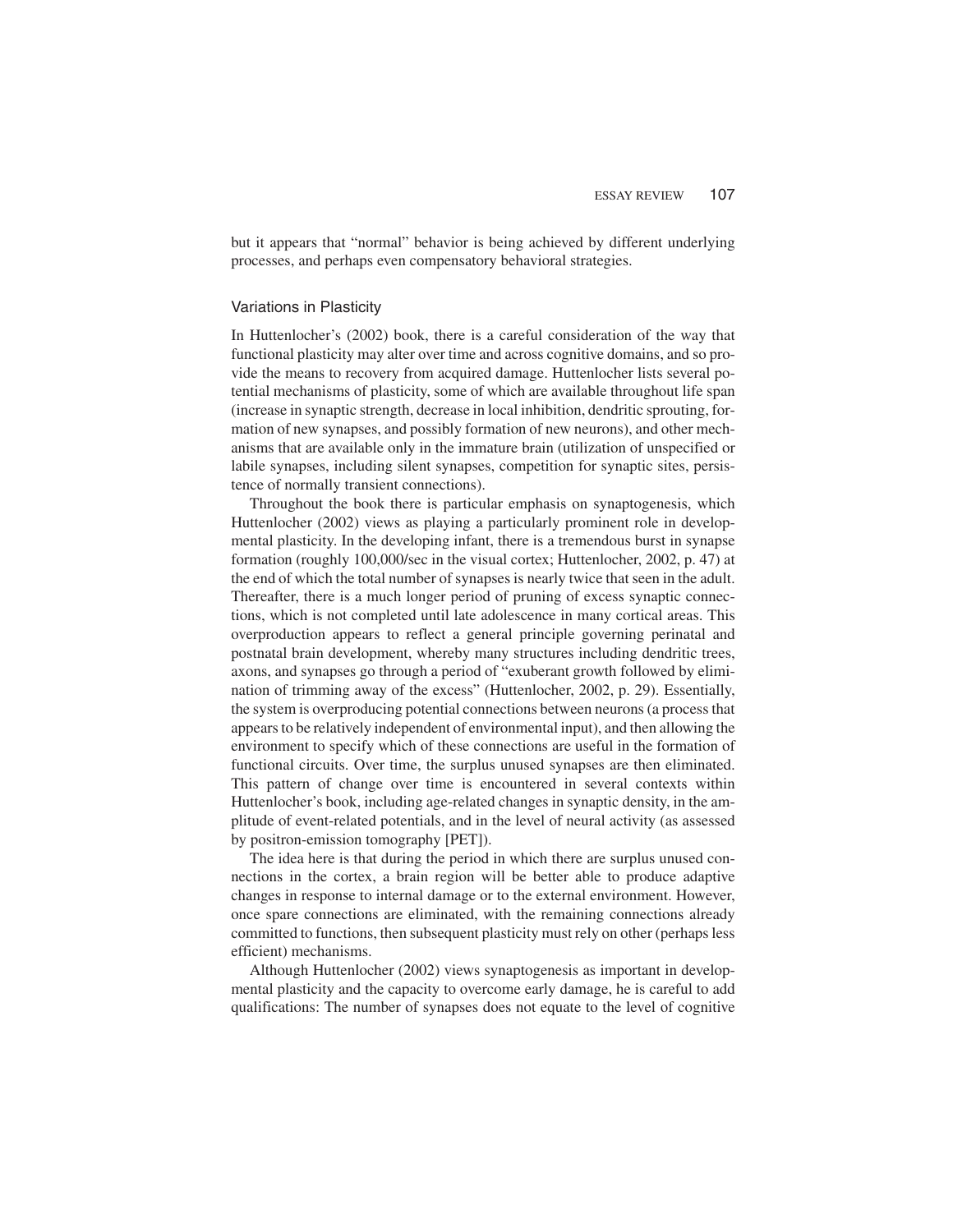functioning. A 3-year-old has many more synapses than an adult but much less sophisticated cognitive function. Individuals with learning disabilities may nevertheless have normal levels of synaptic density (Cragg, 1975). Moreover, there is no direct relation between the development of complex cognitive skills and the profile of synaptic density, with skills such as abstract thought, judgment, planning, and reasoning emerging slowly throughout late childhood and into adolescence, at a time when synaptic density is gently declining to adult levels.

Two crucial points emerge from Huttenlocher's (2002) review of plasticity. The first is that, as assessed by changes in synaptic density, changes in plasticity are region specific. Thus the plasticity of the visual system appears to reduce before the plasticity of the language systems. The plasticity of prefrontal cortex and posterior parietal cortex, which underlie complex cognitive skills, reduces more slowly again. Somatosensory cortex appears to retain plasticity throughout life, evidenced by the reorganization of sensory maps in response to limb loss. The motor cortex, on the other hand, has a lower initial synaptic density, less synaptic pruning, and demonstrates less ability to reorganize after damage.

Huttenlocher (2002) argues that the burst of synapse formation in each area can be associated with the onset of simple functions. For instance, he notes that synaptogenesis in the auditory cortex precedes that in receptive language areas (Wernicke's area), which precedes that in productive language areas (Broca's area; Huttenlocher, 2000). This is the same order in which the functions emerge during development: Response to speech sounds precedes language comprehension, which precedes language production. The region-specific pattern of synaptogenesis may even be a particularly human characteristic. In rhesus monkeys, no such regional differences were found. Changes in synaptogenesis were found to be concurrent across all regions. Moreover, humans showed a much longer time course of synaptogenesis and synapse elimination than monkeys (Huttenlocher, 2002, p. 56).

The second crucial point is that the neuroanatomic and neurobiological findings provide no evidence for the strict notion of an early critical period for learning that ends in late infancy (Bruer, 1999). Huttenlocher (2002) suggests that optimal time windows for learning may well exist, but these windows are wide and close slowly. They vary according to the anatomical development of specific cortical regions (see Table 10.1, p. 212). In Huttenlocher's view, periods of enhanced effect of environmental input and recovery from damage coincide with the plateau of high synaptic number and density present from late infancy to late childhood in most cortical areas.

However, the ability of the cognitive system to reorganize in response to damage reminds us that we must be aware of the range of mechanisms that are available (at different times) for functional changes. For example, evidence from event-related potential studies suggests that the comprehension of single words moves from bilateral processing between 13 and 17 months to left-lateralized processing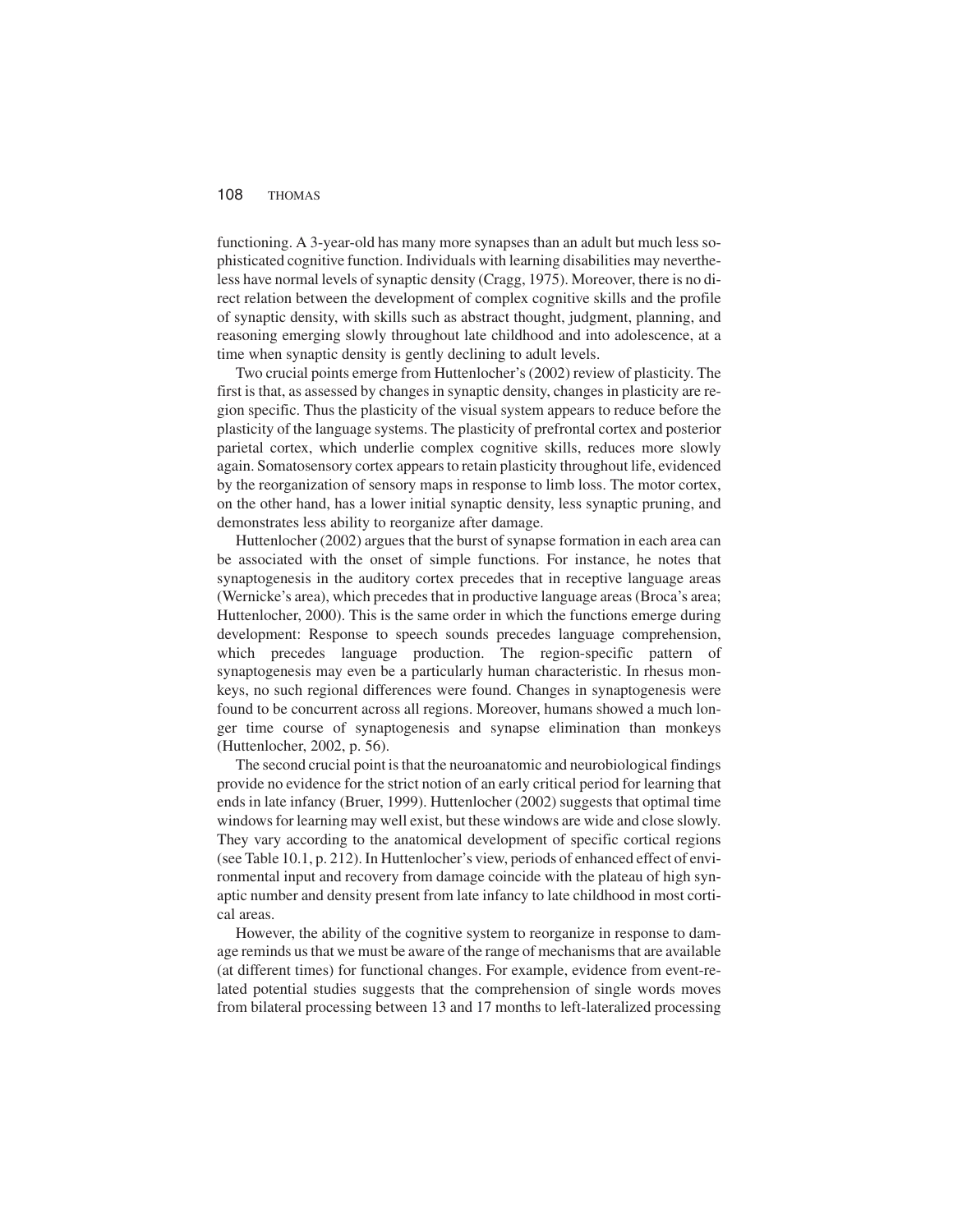at 20 months (Mills, Coffey-Corina, & Neville, 1993, 1997). As we have seen, this is part of a general developmental pattern of emergentism, where processing is initially diffuse but is then increasingly restricted into more specific regions dedicated to single functions. Such modularization improves the efficiency of processing but may do so at the expense of decreased plasticity (Huttenlocher, 2002, p. 142). However, if the word-recognition system has organized itself into the left hemisphere and begun to eliminate unused synapses at 20 months, how is it that language function can be shifted into the right hemisphere following left hemisphere damage up until 7 years of age? Is a new language system really able to form from scratch in the right hemisphere at any age up to 7? Huttenlocher suggests not, and that instead, the potential mechanism of plasticity in this case is residual functional circuits in the right hemisphere, which have persisted from an earlier phase of bilateral language processing.

A second example of different mechanisms of plasticity comes from focal damage to the motor cortex. In humans, unilateral perinatal damage to areas responsible for facial movement can nevertheless be followed by normal functional development. Such recovery is not possible if damage is postnatal. Similarly, damage to areas responsible for the movement of lower extremities (e.g., those responsible for gait) can show reasonable recovery provided they occur in childhood. However, after early damage to areas responsible for voluntary hand and finger movements, there is very little recovery. Even in the motor areas, levels of plasticity following damage appear to differ.

Huttenlocher (2002) argues that the first two of these motor behaviors are recoverable due to the existence of transient axonal connections. In normal development, these connections are subsequently lost. However, following damage to one motor cortex, the motor cortex in the undamaged hemisphere can retain and use the transient connections to take over the function of the damaged motor cortex. One motor cortex is sufficient to control both sides of the body in these two cases because face movements and limb movements in walking are relatively symmetrical. However, voluntary hand movements are more complex and often asymmetrical. A single motor cortex does not have sufficient developmental plasticity to take on such a complex function. And the reason for limitation in plasticity is that motor cortex has a special structural organization to reflects its function. Thus Huttenlocher comments, "Plasticity that depends on the availability of large numbers of unspecified synapses may be diminished in favor of a relatively fixed, very efficient, rapidly conducting system that allows for remarkable speed and precision of voluntary movements" (2002, p. 126). Plasticity after damage can clearly vary both in its absolute level and in the mechanisms that it can exploit, not only across cortical regions but also across different functions within those regions.

What can we conclude about the plasticity of cognitive systems based on recovery from early brain damage? Here are four points: (a) Functional plasticity appears to reduce with age, but the exact profile of this reduction is not clear. There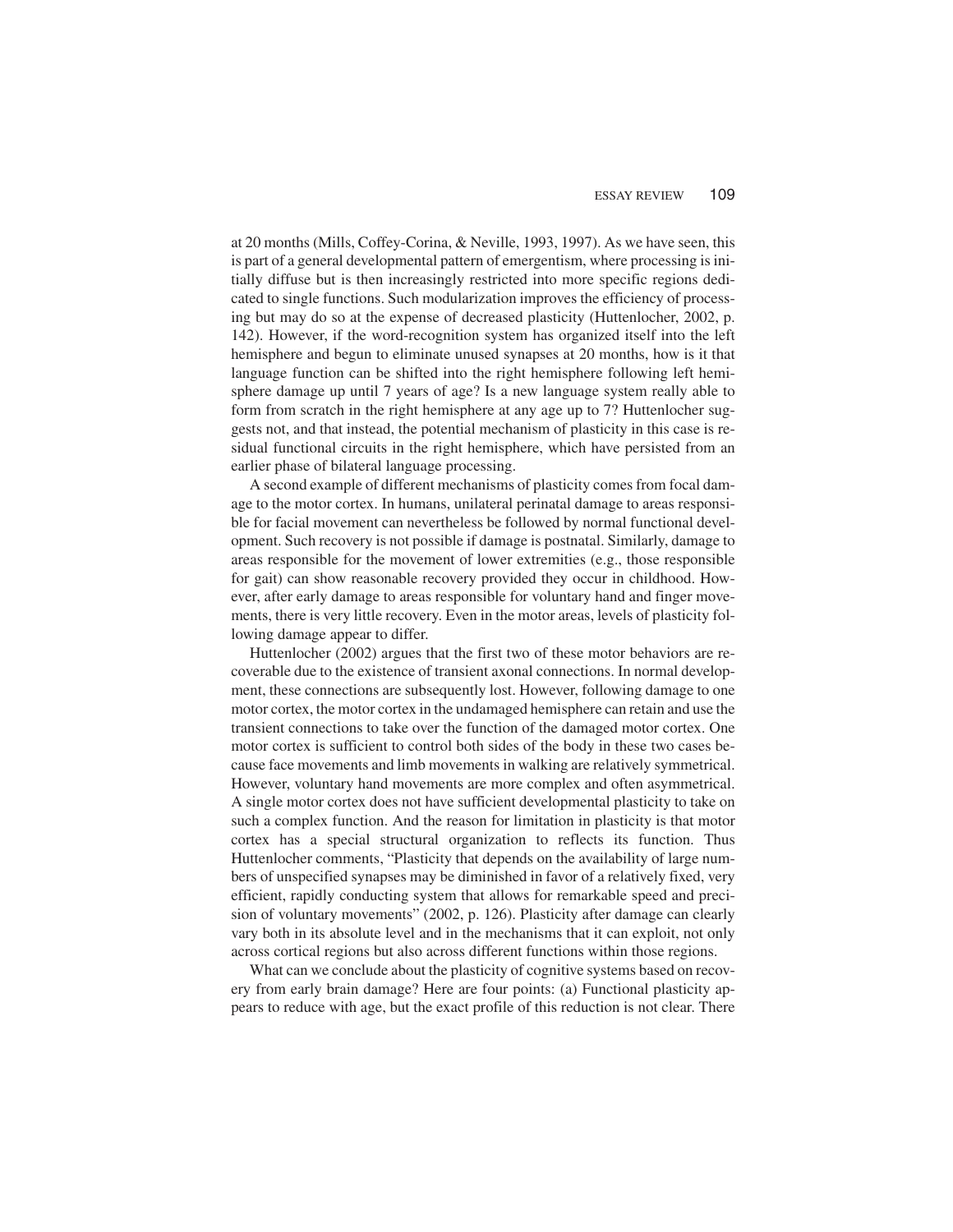are differences in plasticity between brain regions and, indeed, between different functions within brain regions. (b) The brain is not equipotential. Specialization is channeled by preexisting computational biases in different neural circuits. (c) These biases appear to vary in strength across cognitive domains—weaker for language, stronger for spatial cognition—and appear not to be particularly precise regarding content, as illustrated by the failure of face recognition and object recognition to dissociate developmentally after early damage. (d) The process of plasticity is greatly influenced by the richness of the environment and is not, therefore, a purely intrinsic property of the system.

In terms of our initial theories on the origin of adult brain structures, then, we can conclude that the brain does not possess equipotentiality, nor are its structures irreversibly determined by an innate plan. Instead, the intermediate position of emergentism dictates plasticity and limits on plasticity. These limits may change over time, and crucially, they are not uniform across the brain. There is likely no single thing as the brain's plasticity.

# ASSESSING LIMITS TO PLASTICITY VIA DEVELOPMENTAL DISORDERS

How tightly do neurocomputational constraints or biases guide the emergence of the adult functional structure across development? This question can be addressed by examining cases where those neurocomputational constraints have been altered by events early in brain development, that is, in developmental disorders (see Thomas & Karmiloff-Smith, 2002, in press-a, in press-b).

Bradshaw's recent book (2001), *Developmental disorders of the frontostriatal system,* compares six different developmental disorders that share deficits relating to executive function. These are Tourette's syndrome, obsessive–compulsive disorder, attention deficit hyperactivity disorder (ADHD), schizophrenia, autism, and depression. Several of these disorders are also covered in separate chapters of HDCN (Tourette's syndrome: Leckman, Peterson, Schultz, & Cohen, 2001, chap. 35; ADHD: Karatekin, 2001, chap. 36; schizophrenia: Elvevåg & Weinberger, 2001, chap. 37; autism: Ozonoff, 2001, chap. 34). But here the disorders are situated and related within a single coherent framework from the perspective of executive dysfunction.

Bradshaw (2001) begins by outlining the structure and function of the frontostriatal system. These are the circuits that enable us to decide what to do, when to do it, and how to achieve it, influenced by additional biases from limbic mechanisms. Modulatory neurotransmitters help drive the system, and the system combines with both the cerebellum and basal ganglia in selecting, inhibiting, releasing, filtering, modulating, and automating behaviors. The six disorders are then related to possible malfunctions of this system. Atypical behaviors are viewed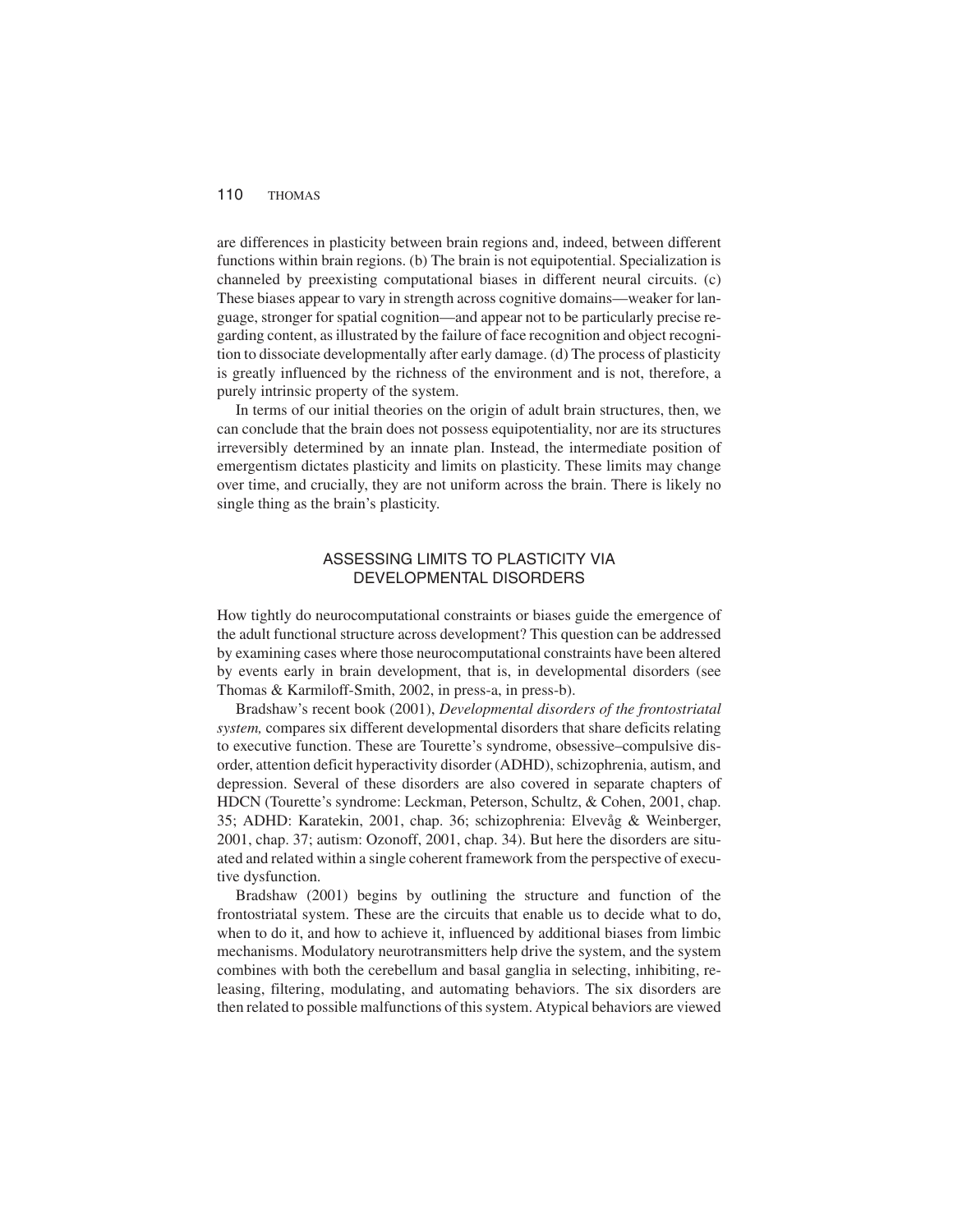as lying on a continuum with normal performance, both in that disorders often represent the persistence of apparently juvenile behavioral patterns found in children, and in that the behaviors can also be found on occasion in normal healthy adults (e.g., when we make "doubly" sure the oven is turned off, when we sometimes feel "blue," and so on). Bradshaw discusses genetic heritability and comorbidity, as well as neuropsychological, neuroscientific, and treatment aspects of each disorder. There is even a discussion of possible evolutionary advantage of the exaggerated traits (apparently sufferers of ADHD may have made superb warriors in the past and schizophrenics rather good shamans).

For our purposes, developmental disorders are interesting because—by definition—these disorders represent the limits of plasticity. For them to be classified as disorders, whatever initial damage was caused to the brain, reorganization and compensation are not sufficient to ameliorate deficits during the developmental process.

Some researchers have attempted to extend the methodology of adult cognitive neuropsychology to developmental disorders, attempting to identify specific cognitive deficits and draw parallels with deficits shown by adults with brain damage (e.g., in disorders such as dyslexia, dyscalculia, Specific Language Impairment [SLI], and so on; see, e.g., Temple, 1997). Given what we have seen about plasticity, this search seems questionable. Once early damage has been filtered through the process of development, specific cognitive deficits are unlikely (Karmiloff-Smith, 1998). Indeed such deficits would only emerge under a very particular kind of developmental account that is rarely argued for (an account that we term *residual normality;* see Thomas & Karmiloff-Smith, in press-a, for discussion).

This seems particularly true in developmental disorders with a genetic cause. Thus Pennington (2001 [HDCN]) argues that the correspondence between genes and complex behavioral phenotypes is many-to-many, not one-to-one. As a result, he casts doubt on the nativist notion that there might be a gene (or specific set of genes) that affects a very specific aspect of cognition, such as a particular gene for grammar. Indeed, where behavior does look normal in developmental disorders, the plasticity and compensation that do exist within these systems may mean that atypical cognitive processes underlie apparently normal behavior (Karmiloff-Smith, 1998; Karmiloff-Smith, Scerif, & Thomas, 2002).

Specific cognitive deficits will be unlikely in genetic developmental disorders because damage is typically thought to be quite widespread in the brain. Although in previous decades, disorders such as autism and schizophrenia were sometimes blamed on methods of parenting, the pendulum has now swung back toward viewing them in terms of disruptions to early stages of brain development. Pennington (2001 [HDCN]) suggests three broad classes of genetic effects on brain development that might be open to disruption. These are effects on (a) brain size, in terms of altering the number of neurons or synapses; (b) neuronal migration, sometimes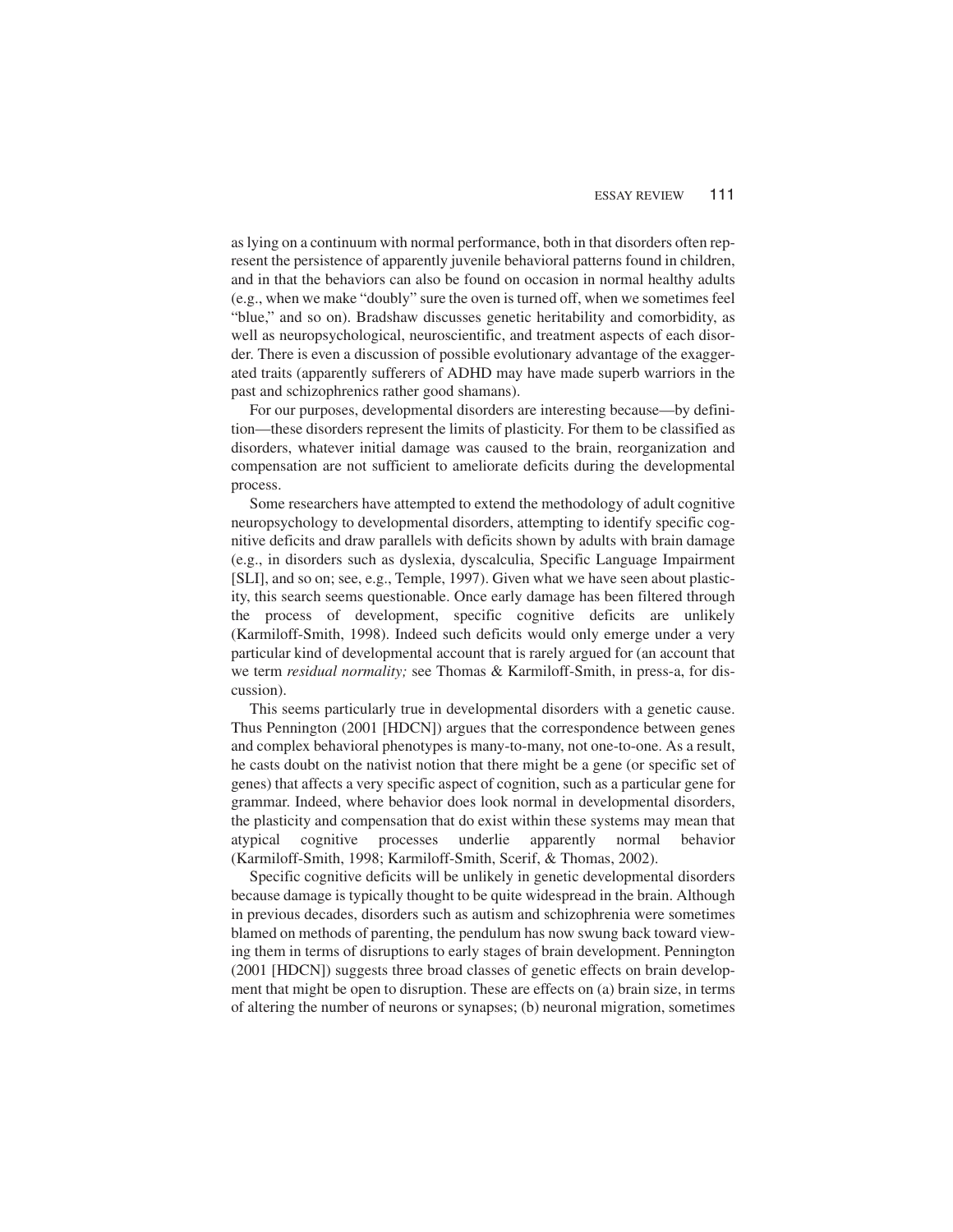in a regionally specific fashion; and (c) neurotransmission, either by changing levels of neurotransmitter or changing the binding properties of receptor proteins. Consistent with these predictions, Bradshaw (2001) concludes that all developmental disorders show abnormal brain morphology of some kind, including deficits or alterations in neural migration, altered asymmetries, microgyria, lissencephaly, microcephaly or hydrocephaly, abnormalities of apoptotic pruning, and specific histological or biochemical abnormalities. In contrast, he argues that none of the pervasive developmental disorders have been unequivocally associated with discrete focal lesions. In sum, differences in the structural and neurocomputational properties of developmentally disordered systems are widespread, and it is these altered properties that will determine the limits on plasticity.

An indication of the types of plasticity and compensation that are available in these disorders can be illustrated by three cases: reading skills in developmental dyslexia, speech recognition in SLI, and face processing in autism.

Casey et al. (2001 [HDCN]) report functional MRI studies in adults with a history of developmental dyslexia. These studies show that compared to controls, people with dyslexia exhibited reduced activity in left posterior temporal-parietal areas during phonologically demanding reading and listening tasks. However, several studies have demonstrated increased activity in occipital regions. These differences are consistent with attempts to compensate for deficits in phonological processing by employing additional visual strategies. Bedi (2001 [HDCN]) evaluates training programs employed with children with SLI. She concludes that such programs, involving intensive practice on speech discrimination tasks, promote experience-dependent neural plasticity and are effective in improving auditory processing and language comprehension. However, no imaging data are available to indicate whether plasticity was operating on areas typically involved in auditory discrimination in healthy participants or elsewhere. De Haan (2001 [HDCN]) describes how certain characteristics of face processing are abnormal in autism, including the absence of categorical perception of facial expressions. However, when individuals with autism were tested on an expression-recognition task, only those with lower IQs showed impairments—despite the fact that all individuals showed deficits in categorical perception. De Haan concludes that the individuals with higher IQs were using compensatory strategies to achieve good recognition by other means. She suggests that there is "a degree of plasticity in the developing system that allows for development of alternative strategies/mechanisms in face processing" (p. 393; see also Karmiloff-Smith, 1997, for related findings of atypical underlying processes in proficient face recognition in Williams syndrome).

Interestingly, new evidence has emerged from the PET imaging of neurotransmitter systems that the alteration in the plasticity of brain areas (as indexed by the numbers of particular types of synapses) may not follow the normal course in developmental disorders (see Huttenlocher, 2002, p. 73). D. C. Chugani et al. (1999) found that in controls, serotonin synthesis capacity (which depends in part on the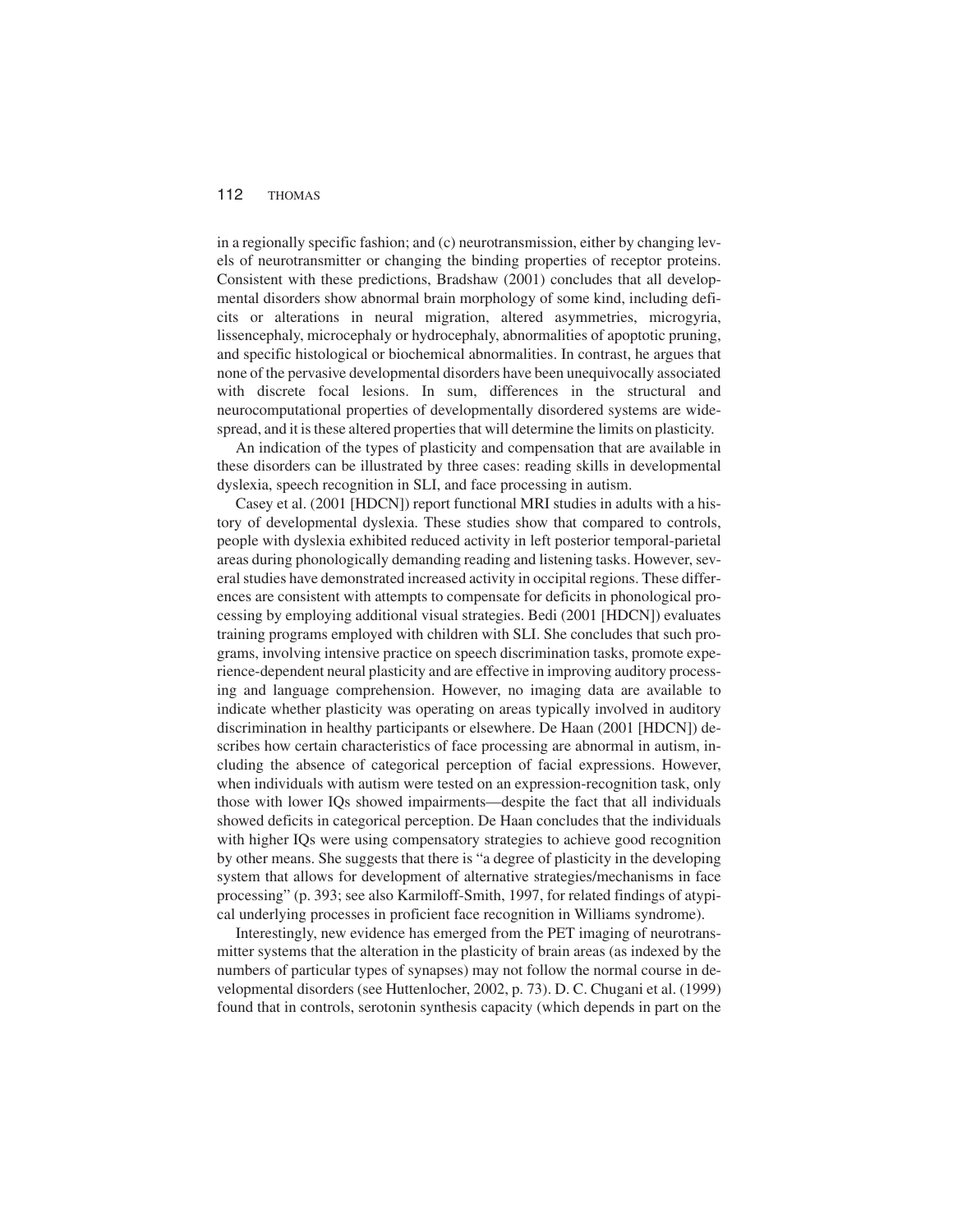number of serotonergic synapses) in 5-year-old children was twice the adult value, subsequently decreasing back to the adult value following synaptic pruning. Children with autism, on the other hand, had a lower serotonin synthesis capacity than controls at age 5, but the level steadily increased to 1.5 times the normal level by age 15, implying both delayed early synaptogenesis and then decreased synaptic pruning. Intriguingly, Huttenlocher notes that this abnormal pattern has been found in the primary visual cortex of animals deprived of normally formed visual images during the system's early sensitive period.

In short, plastic compensatory changes can take place in developmental disorders. However, the evidence is suggestive of the idea that different processes have to be used to achieve normal-looking behavior; and that, whatever anomalies have been built into the relevant neural structures, they cannot be overcome by experience-dependentplasticity(whichmayinanycasedifferfromnormalinatypicalsystems).

Returning to the disorders considered by Bradshaw (2001), of particular interest is how late in development symptoms can appear—especially given the claim for such early neurodevelopmental causes. For instance, Bradshaw gives the age of onset of Tourette's syndrome as between 5 and 10 years, obsessive–compulsive disorder as after 7 years and typically shortly after puberty, ADHD as peaking between 3 and 4 years, autism as between 2 and 5 years, and schizophrenia as a disorder of young adulthood. Now, in some cases, the late onset of these disorders is because their symptoms overlap with normal behavior in young children. However, this is not the whole story.

Take two cases, autism and schizophrenia, both disorders in which initial development often appears to progress normally. Here are the underlying causes that Bradshaw (2001) proposes for each (lists are illustrative rather than complete). Autism: increased brain size but no gross brain abnormalities; widespread low-level anomalies, including reduced numbers of Purkinje cells in the cerebellum; increased cell density but reduced dendritic arborization and neuronal size in the hippocampus, subiculum, entorhinal cortex, amygdala, and mammillary bodies; less distinct laminar structure in the anterior cingulate—the overall pattern consistent with a neurodevelopmental disorder of reduced programmed cell death (pruning) in the second trimester of prenatal development. Schizophrenia: reductions in whole-brain volume; ventricular enlargement, reduced hippocampal volume, hypofrontality, with temporal and frontal lobes, and related limbic structures especially affected; abnormalities in neuron density, number, and size in several areas, including substantia nigra and thalamus; indications of abnormal midline brain development—the overall pattern consistent with a neurodevelopmental disturbance in early or midgestation, perhaps involving abnormal neuronal migration due to improper functioning of proteins that regulate such migration, pruning, and synaptogenesis.

The point here is not in the exact details of these lists, but in the question they prompt: If there are so many differences in these disorders, how come initial devel-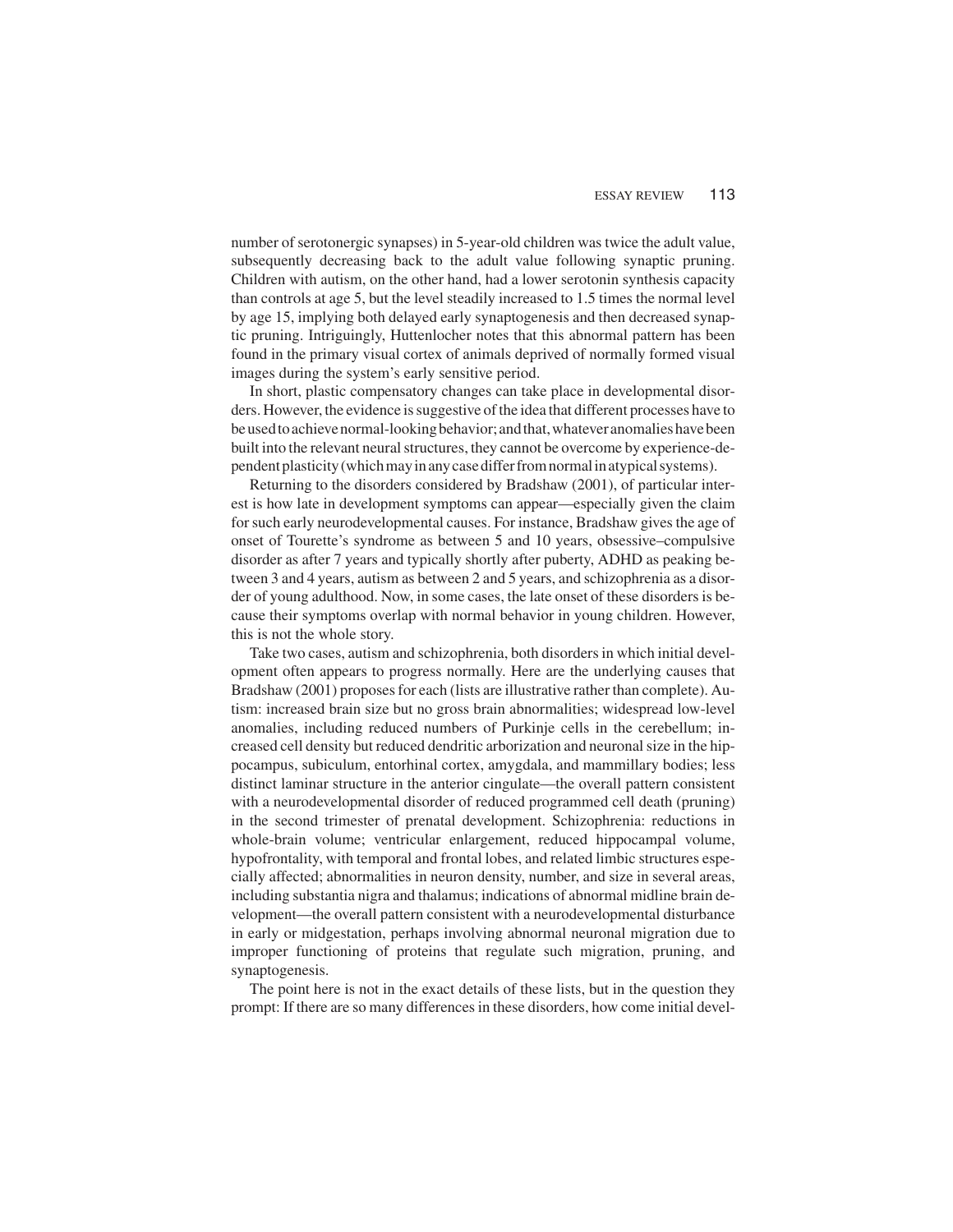opment looks normal? There are two kinds of answers here. First, retrospective analyses of individuals who later experience these disorders often demonstrate the presence of subtle behavioral precursors, for instance as revealed by the inspection of home movies of children who later develop schizophrenia as adults. The second answer is more relevant to our concerns. Bradshaw (2001) argues that the consequences of atypical development may not manifest until considerably after the relevant processes have acted, because deficits cannot emerge until the appropriate structures have developed to the extent that their normal effect should now impinge on behavior. In the case of frontal systems, for example, it may be that only when competing cognitive skills need to be controlled will deficits in the control system emerge. Previous, stimulus-driven behavior may have appeared to have developed normally because there was no need to mediate between goals at this earlier stage of development. Bradshaw supports this argument with evidence from primate studies, where prenatal prefrontal injury only manifests symptoms much later in development and often when such individuals are exposed to environmental stressors. In other words, the neural machinery present in these atypical brains is sufficient to support behavioral development in the normal range only up to a certain point. Only when the next behavior to emerge requires structures that have been particularly affected by abnormal neurodevelopment, or when the system has been placed under stress, do the symptoms emerge. However, the underlying differences have been present from birth.

We can now draw some conclusions about developmental disorders and plasticity. Some researchers have looked for specific cognitive deficits in these disorders, seeking analogues with deficits found in adult brain damage. On the face of it, this type of developmental-acquired comparison is odd because, as we saw earlier, the combination of focal deficits + development in healthy children tends to produce recovery through plasticity in the cognitive system. The fact that deficits persist in developmental disorders suggests that these disorders involve atypical limitations on plasticity, rather than focal damage. These limitations arise because disruption to early brain development leads to (among other things) the alteration of low-level neurocomputational constraints. This alteration in turn modifies, to a greater or lesser extent, the relevance of the computational properties of various brain areas to the cognitive functions they normally come to acquire. In some brain areas, the constraints have been altered in a way that makes them unable to acquire their normal function (see Thomas & Karmiloff-Smith, 2002, in press-a, in press-b, for further discussion of this idea). Although compensation can occur during cognitive development, it does not appear to reflect equipotentiality in the system. Rather, behaviors are often achieved by qualitatively different underlying processes. One clear example was the case of people with developmental dyslexia for whom imaging data suggested recruitment of additional visual processing to compensate for deficits in phonological processing. In short, the existence of superficially specific deficits in behavior in the outcome of developmental disorders does not imply that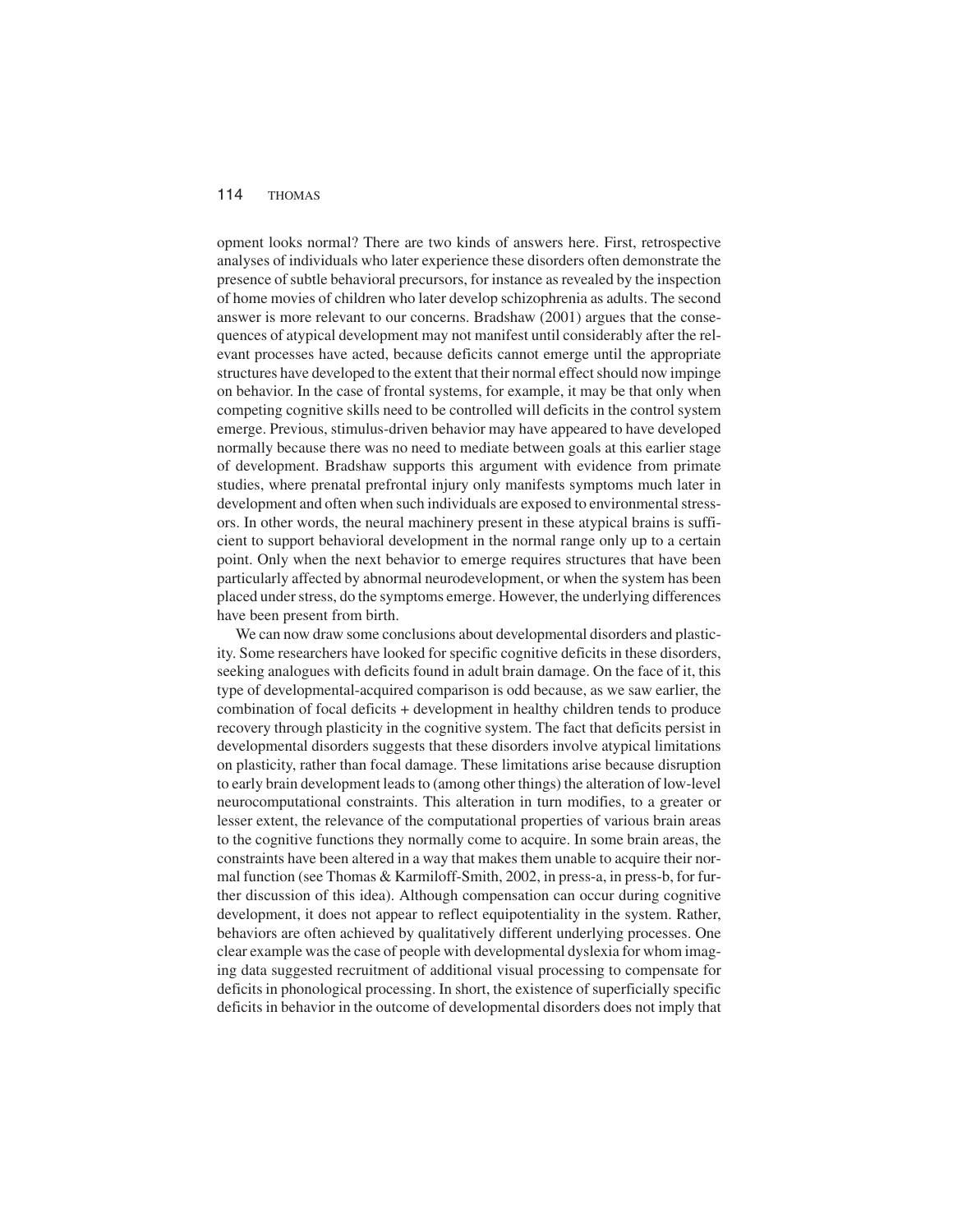the underlying cause is specific and localized damage, as it sometimes does in cases of adult brain damage.

If there are analogies to be drawn between developmental disorders and cases of acquired brain damage, the relevant comparison group appears to be healthy children who have suffered generalized and diffuse damage. Recall that with general damage, recovery over the long term is poor, with children "growing into" their deficits and failing to show the normal emergence of new behaviors. In developmental disorders, differences in the brain can also be widespread, as illustrated by the cases of autism and schizophrenia. And as we saw previously, individuals can also demonstrate an analogue of growing into their disorder: Initial development can appear normal, but when certain skills are due to emerge that rely on particularly anomalous brain structures, it is then that overt behavioral markers show marked divergence from the normal pathway.

# TWO CAUTIONARY TALES

Before we finish, two findings suggest we are still some way from having the full picture on plasticity and development. First, recall Bradshaw's (2001) claim that the normal pattern of brain lateralization is often disturbed in developmental disorders. From the emergentist view of adult cognitive structures, we can imagine that some aspect of disordered brain development has deflected the process of functional specialization. However, Bradshaw points out that in some disorders, medication can not only control the clinical manifestation of the disorder, but also correct the anomalous lateralization. As Bradshaw says, "The expression of many asymmetries has at least a partly neurochemical basis, which may modulate any underlying structural asymmetries" (p. 265). In a similar vein, lateralization differences due to hormone levels have been found in a functional MRI study of verbal and nonverbal memory in two groups of postmenopausal women, one on hormone replacement therapy and one off it (Shaywitz et al., 1999). This study revealed increased right cortical activation in the group on estrogen therapy, differences that were presumably not present prior to treatment. This difference might have functional significance because estrogen therapy in postmenopausal women is associated with an improvement in verbal memory performance (Sherwin, 1997; see Huttenlocher, 2002, chap. 7, for discussion). In short, although the final adult structure may be less open to changes through plasticity, this does not necessary imply that it is static in all respects.

Second, previously we examined the case of orphanage-reared children in relation to the effect of an impoverished environment on cognitive development. Despite the deleterious effect of a lack of stimulation on many aspects of cognitive and sensorimotor development, subsequent follow-up of these children after adoption into middle-class families suggested that the window for provision of this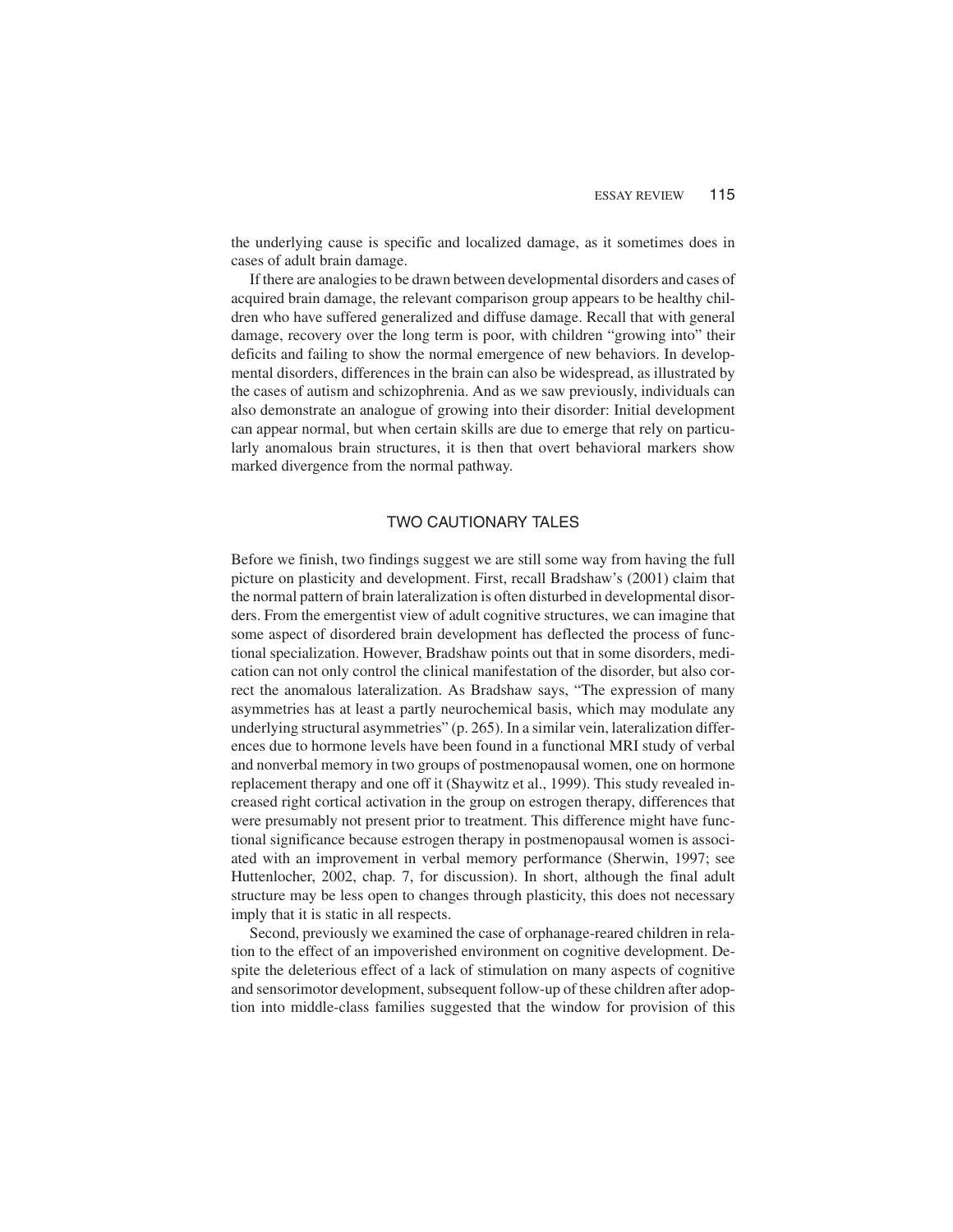stimulation was quite wide (Gunnar, 2001 [HDCN]). This argues against an early critical period for acquisition. There was, however, one exception where successful development may rely on early exposure to a particular kind of experience. This exception involves a cluster of skills including executive function, emotion regulation, the capacity to respond appropriately to social cues and boundaries, and the capacity to establish person-based relationships. According to Gunnar, the necessary environmental input appears to be exposure to experiences within consistent adult-infant relationships, for which the developmental window is much narrower. Gunnar comments, "Development of aspects of frontal functioning may be highly dependent on early experiences in ways that are not readily recoverable if privation continues beyond the first year or so of life" (pp. 626–627). Furthermore, a preliminary PET imaging study of children from Romanian orphanages subsequently adopted by U.S. families revealed decreased metabolism in several areas of prefrontal cortex (H. Chugani et al., 2001). On the basis of this evidence, Huttenlocher (2002, p. 72) argues that the prefrontal cortex may be an area of the brain "whose development is especially dependent on environmental stimulation."

This finding, although tentative, deserves significant follow-up, if only on humanitarian grounds. However, it is also interesting for the following theoretical reason. Many accounts of developmental plasticity have argued that plasticity diminishes in systems subserving lower level cognitive functions before it does so in systems subserving higher level functions. Indeed, the high-level frontal executive systems are thought to retain their plasticity the longest (see Johnson, 1997, for discussion). The longer the plasticity of a system, the more opportunity the environment has to determine its structure and overcome initial disruptions. Yet evidence from these unfortunately deprived children paints a different picture. If plasticity is measured by recovery after early deprivation, high-level executive systems appear to demonstrate a swifter reduction in plasticity than do the more basic sensorimotor and cognitive abilities. If we appeal to the theoretical framework of acquired brain damage in children, these data suggest that we should view the development of executive functions less in terms of plasticity and more in terms of early vulnerability.

#### **CONCLUSIONS**

We are now in a position to address the concerns that Bruer (1999) expressed in the quotation at the beginning of this essay. When people talk about brain plasticity, are "advocates and the media" prone to leap beyond the scientific facts? Take, for example, the quote from our mind-mapping champion. Has she allowed her enthusiasm to "outstrip scientific understanding" when she credits the brain with infinite plasticity and the ability to compensate for the deficits of developmental dyslexia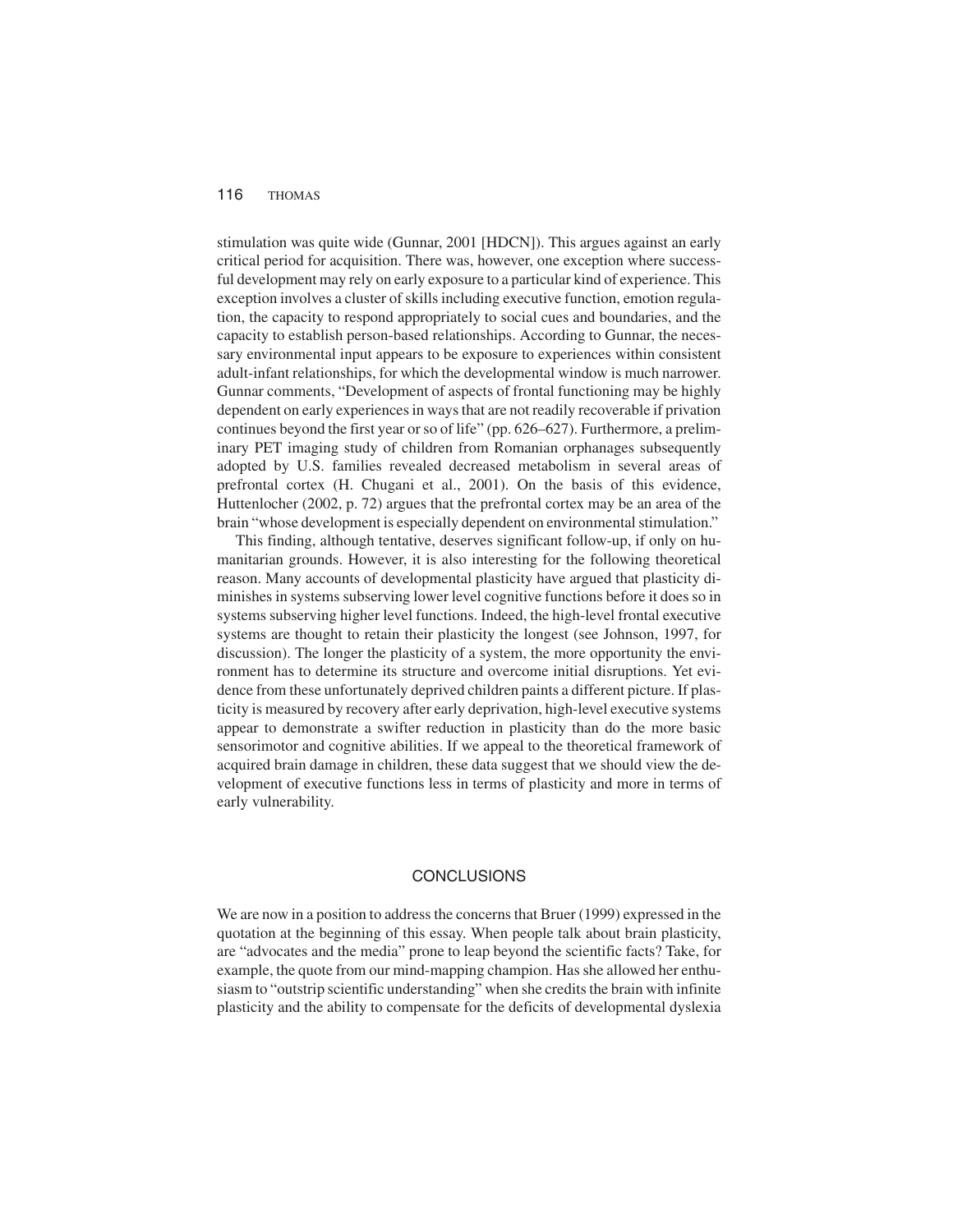via special techniques? Based on the three books reviewed in this essay, the answer is yes and no.

In terms of ascribing infinite plasticity to the brain, this is clearly overstating the case. Significant plasticity, perhaps. However, this is a plasticity that changes over time in a way that is not yet completely understood, and which is not uniform across cognitive domains. Plasticity is greater in children, at least as assessed by the ability to recover from certain sorts of lesions (focal, unilateral). In contrast, the adult brain requires hard work to change its structure, and such changes are not extensive. Moreover, it is currently unclear how much the inherent plasticity of the brain is actually reducing over time, and how much the adult brain simply has many more functions established within it that are unwilling to give up their circuits and synapses while they are still being used.

It terms of compensation, it is clear that the brain is not equipotential in a strong sense. Brain areas have different neurocomputational biases that "seed" eventual adult specialization across development. These biases may be weaker or stronger for various cognitive domains. The strength of the bias determines the extent to which cognitive development is railroaded or free to wander, and how readily one part of the brain can take over the function of another. Consistent structure may still emerge with weak biases if the environment guarantees a consistent, highly structured input for a given cognitive domain.

If compensation sometimes seems to imply equipotentiality, then we need to bear in mind the different ways that the brain can recover. In particular, we must distinguish between two types of compensation when alternative tissue attempts to take over the function of damaged tissue. Compensation can either constitute an attempt by the new tissue to acquire the same cognitive processes (perhaps not as efficiently, given this replacement tissue does not have quite the right bias). Or it can constitute the new tissue, achieving the same behavioral ends by alternate means in the form of atypical cognitive processes. And it is worth noting that compensation from alternative tissue may lead to crowding effects, if this tissue is required to perform its normal function as well as its adopted function. Crowding effects imply capacity limitations.

On the other hand, the science does back up our mind-mapping champion when she claims that visualization techniques might aid people with dyslexia. Brain-imaging studies suggest that visual areas are activated to a greater extent in people with developmental dyslexia than in control groups during reading, consistent with compensation by these areas for poor phonological processing. However, other imaging studies show that intense training on phonological decoding alone can also produce plastic changes and associated behavioral improvement (see Casey et al., 2001 [HDCN]; Tallal et al., 1996). With respect to developmental disorders, it is important to realize that compensatory changes may lead to atypical cognitive processes, rather than normalization, because the limits on plasticity may have been changed during early brain development.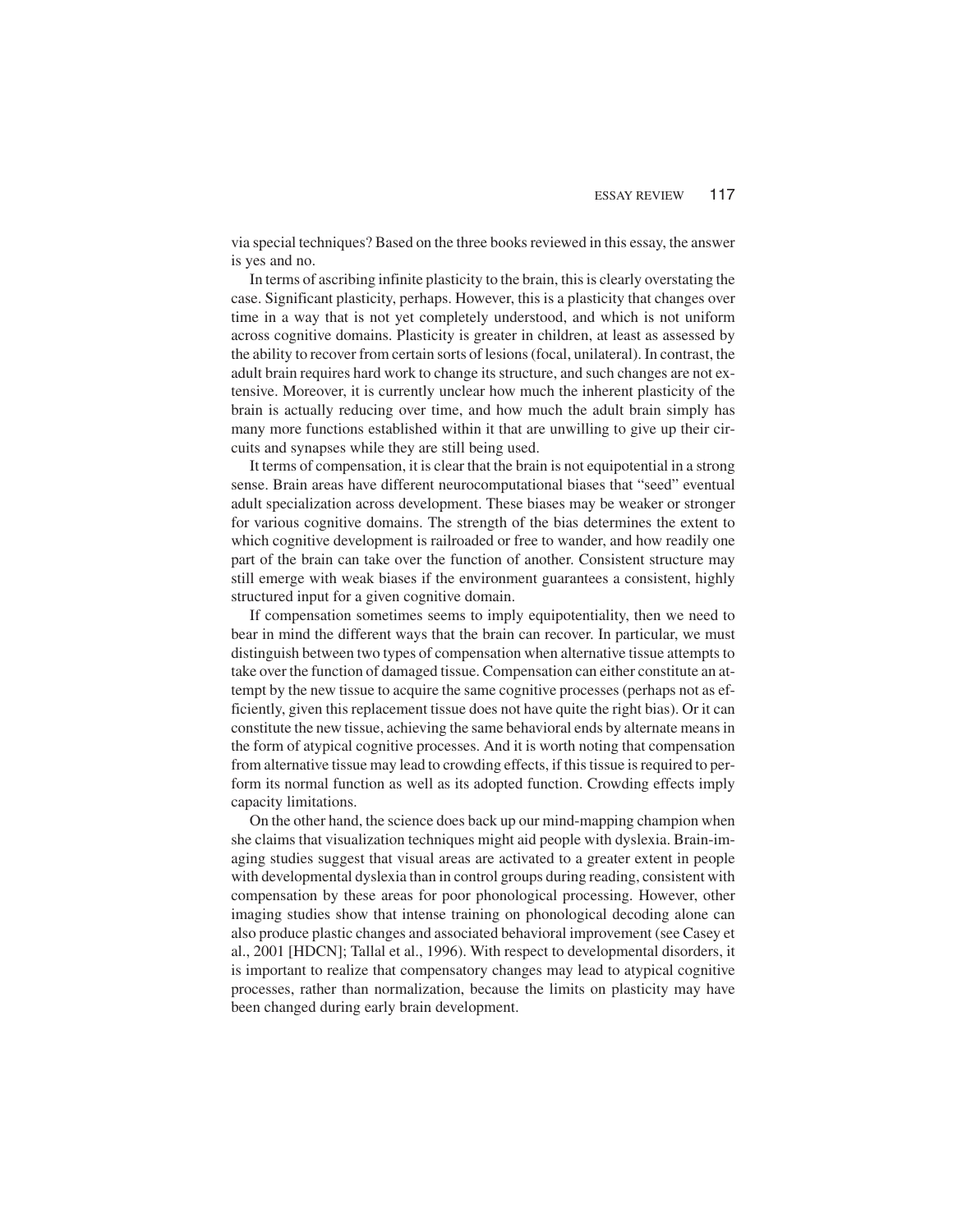Are there hidden powers in the brain that can be spontaneously released in the adult? What of the legendary 90% of the brain's capacity that cannot be accessed unless one pays \$10 to someone via a newspaper advertisement? No, it seems that hard work, practice, and motivation are necessary to change the adult brain. Moreover, crowding effects indicate that the brain can indeed "fill up," arguing against huge residual capacity.

Most of all, these books stress that brain plasticity existing in children and adults is greatly influenced by the environment. Cognitive development itself is crucially dependent on the right sort of interaction with the environment. Discussion of brain plasticity should not narrow our focus to neural processes alone. If people want to recover, if people want to change, then they need to rely on the world and other people as much as the properties of their own brains.

# **REFERENCES**

- Anderson, V., Northam, E., Hendy, J., & Wrennall, J. (2001). *Developmental neuropsychology: A clinical approach.* Hove, England: Psychology Press.
- Basser, L. (1962). Hemiplegia of early onset and the faculty of speech with special reference to the effects of hemispherectomy. *Brain, 85,* 427–460.
- Bates, E., & Roe, K. (2001). Language development in children with unilateral brain injury. In C. A. Nelson & M. Luciana (Eds.), *Handbook of developmental cognitive neuroscience* (pp. 281–307). Cambridge, MA: MIT Press.
- Bedi, G. C. (2001). Experience-dependent plasticity and the treatment of children with Specific Language Impairment or dyslexia. In C. A. Nelson & M. Luciana (Eds.), *Handbook of developmental cognitive neuroscience* (pp. 309–318). Cambridge, MA: MIT Press.
- Benes, F. M. (2001). The development of prefrontal cortex: The maturation of neurotransmitter systems and the interactions. In C. A. Nelson & M. Luciana (Eds.), *Handbook of developmental cognitive neuroscience* (pp. 79–92). Cambridge, MA: MIT Press.
- Bongaerts, T. (1999). Ultimate attainment in L2 pronunciation: The case of very advanced late L2 learners. In D. Birdsong (Ed.), *Second language acquisition and the critical period hypothesis* (pp. 102–133). Mahwah, NJ: Lawrence Erlbaum Associates, Inc.
- Bradlow, A. R., Pisoni, D. B., Akahane-Yamada, R., & Tohkura, Y. (1997). Training Japanese listeners to identify English /r/ and /l/:IV. Some effects of perceptual learning on speech production. *Journal of the Acoustical Society of America, 101,* 2299–2310.
- Bradshaw, J. L. (2001). *Developmental disorders of the frontostriatal system: Neuropsychological, neuropsychiatric, and evolutionary perspectives.* Hove, England: Psychology Press.
- Bruer, J. T. (1999). The myth of the first three years. New York: Free Press.
- Bruer, J. T. (2001). Foreword. In C. A. Nelson & M. Luciana (Eds.), *Handbook of developmental cognitive neuroscience* (p. XXX). Cambridge, MA: MIT Press.
- Casey, B. J., Thomas, K. M., & McCandliss, B. (2001). Applications of magnetic resonance imaging to the study of development. In C. A. Nelson & M. Luciana (Eds.), *Handbook of developmental cognitive neuroscience* (pp. 137–147). Cambridge, MA: MIT Press.
- Chugani, D. C., Muzik, O., Behen, M., Rothermel, R., Janisse, J. J., Lee, J., et al. (1999). Developmental changes in serotonin synthesis capacity in autistic and non-autistic children. *Annals of Neurology, 45,* 287–295.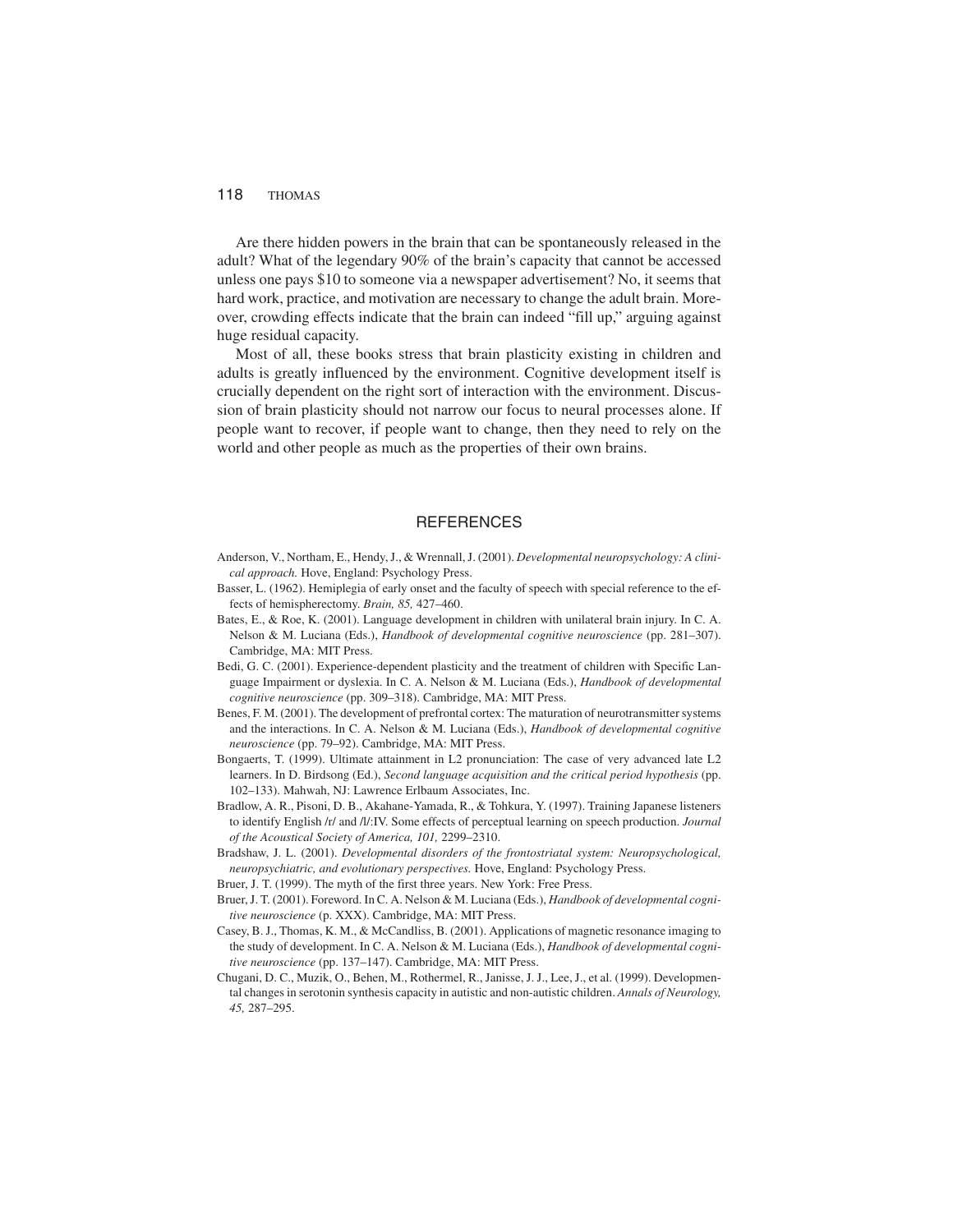- Chugani, H. T., Behen, M. E., Muzik, O., Juhasz, C., Nagy, F., & Chugani, D. C. (2001). Local brain functional activity following early deprivation: A study of post-institutionalized Romanian orphans. *Neuroimage, 14,* 1290–1301.
- Cosmides, L., & Tooby, J. (1994). Beyond intuition and instinct blindness: Towards an evolutionarily rigorous cognitive science. *Cognition, 50,* 41–77.
- Cragg, B. G. (1975). The density of synapses and neurons in normal, mentally defective, and aging human brains. *Brain, 98,* 81–90.
- De Haan, M. (2001). The neuropsychology of face processing during infancy and childhood. In C. A. Nelson & M. Luciana (Eds.), *Handbook of developmental cognitive neuroscience* (pp. 381–398). Cambridge, MA: MIT Press.
- Diamond, A. (2001). A model system for studying the role of dopamine in the prefrontal cortex during early development in humans: Early and continuously treated phenylketonuria. In C. A. Nelson & M. Luciana (Eds.), *Handbook of developmental cognitive neuroscience* (pp. 433–472). Cambridge, MA: MIT Press.
- Elbert, T., Heim, S., & Rockstroh, B. (2001). In C. A. Nelson & M. Luciana (Eds.), *Handbook of developmental cognitive neuroscience* (pp. 191–202). Cambridge, MA: MIT Press.
- Elman, J. L, Bates, E. A., Johnson, M. H., Karmiloff-Smith, A., Parisi, D., & Plunkett, K. (1996). *Rethinking innateness: A connectionist perspective on development.* Cambridge, MA: MIT Press.
- Elvevåg, B., & Weinberger, D. R. (2001). The neuropsychology of schizophrenia and its relationship to the neurodevelopmental model. In C. A. Nelson & M. Luciana (Eds.), *Handbook of developmental cognitive neuroscience* (pp. 577–595). Cambridge, MA: MIT Press.
- Georgieff, M. K., & Rao, R. (2001). The role of nutrition in cognitive development. In C. A. Nelson & M. Luciana (Eds.), *Handbook of developmental cognitive neuroscience* (pp. 491–504). Cambridge, MA: MIT Press.
- Greenough, W. T., Black, J. E., & Wallace, C. S. (1987). Experience and brain development. *Child Development, 58,* 539–559.
- Gunnar, M. R. (2001). Effects of early deprivation: Findings from orphanage-reared infants and children. In C. A. Nelson & M. Luciana (Eds.), *Handbook of developmental cognitive neuroscience* (pp. 617–629). Cambridge, MA: MIT Press.
- Hein, A., & Held, R. (1967). Dissociation of the visual placing response into elicited and guided components. *Science, 158,* 390–391.
- Held, R., & Bauer, J. A. (1967). Visually guided reaching in infant monkeys after restricted rearing. *Science, 155,* 718–720.
- Horton, J. C., & Hocking, D. R. (1996). An adult-like pattern of ocular dominance columns in striate cortex of newborn monkeys prior to visual experience. *Journal of Neuroscience, 15,* 1791–1807.
- Huttenlocher, P. R. (2000). Synaptogenesis in human cerebral cortex and the concept of critical periods. In N. A. Fox, L. A. Leavitt, & J. G. Warhol (Eds.), *The role of early experience in infant development* (pp. 15–28). St. Louis, MO: Johnson & Johnson Pediatric Institute.
- Huttenlocher, P. R. (2002). *Neural plasticity: The effects of environment on the development of the cerebral cortex.* Cambridge, MA: Harvard University Press.
- Huttenlocher, P. R. (2000). Synaptogenesis in human cerebral cortex and the concept of critical periods. In N. A Fox, L. A. Leavitt, and J. G. Warhol (Eds.), *The role of early experience in infant development* (pp. 15–28). St. Louis, MO: Johnson & Johnson Pediatric Institute.
- Johnson, M. (1997). Developmental cognitive neuroscience. Oxford, England: Blackwell.
- Johnson, M. (1999). Cortical plasticity in normal and abnormal cognitive development: Evidence and working hypothesis. *Development and Psychopathology, 11,* 419–437.
- Karatekin, C. (2001). Developmental disorders of attention. In C. A. Nelson & M. Luciana (Eds.), *Handbook of developmental cognitive neuroscience* (pp. 561–576). Cambridge, MA: MIT Press.
- Karmiloff-Smith, A. (1997). Crucial differences between developmental cognitive neuroscience and adult neuropsychology. *Developmental Neuropsychology, 13,* 513–524.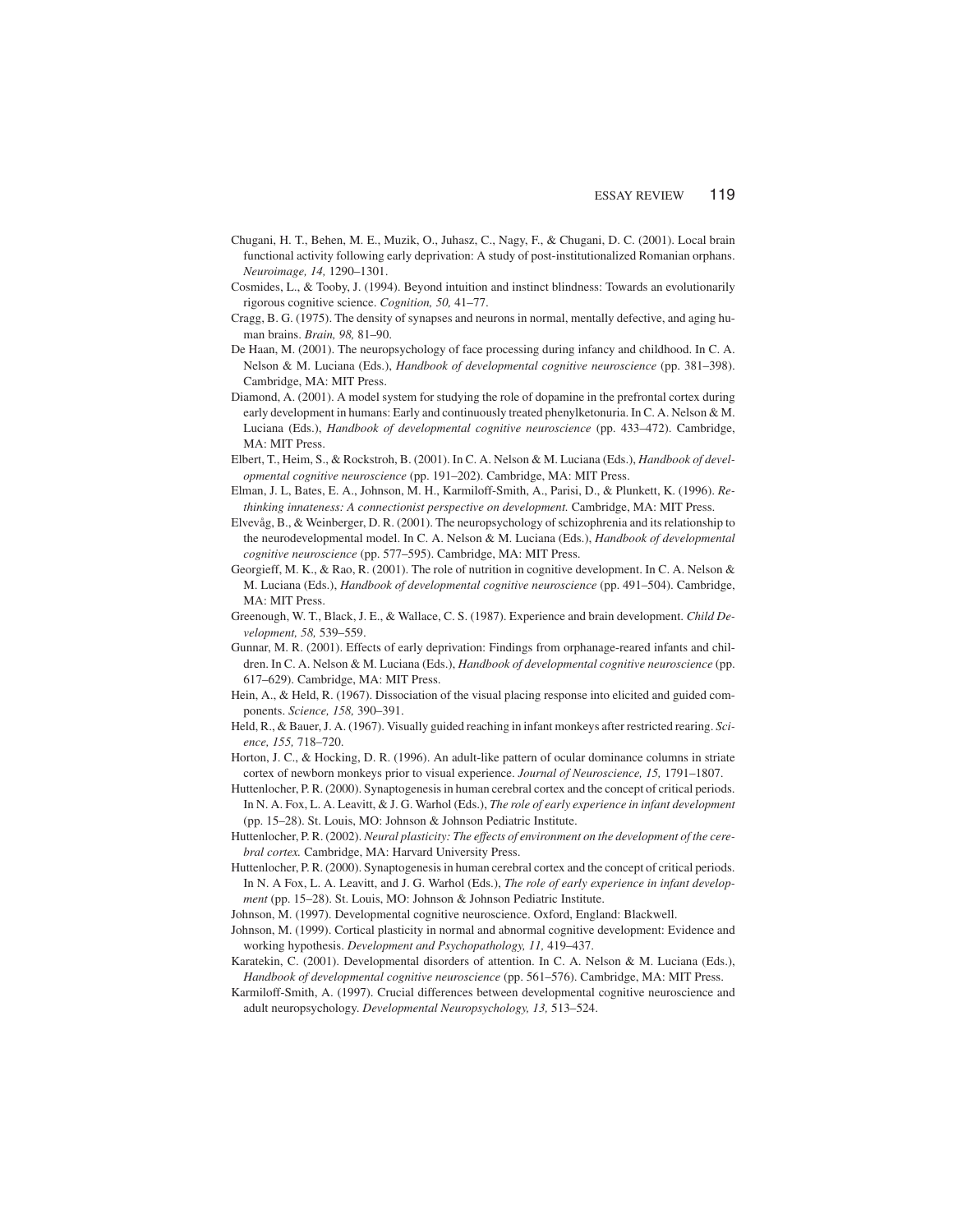- Karmiloff-Smith, A. (1998). Development itself is the key to understanding developmental disorders. *Trends in Cognitive Sciences, 2,* 389–398.
- Karmiloff-Smith, A., Scerif, G., & Thomas, M. S. C. (2002). Different approaches to relating genotype to phenotype in developmental disorders. *Developmental Psychobiology, 40,* 311–322.
- Kennard, M. A. (1936). Age and other factors in motor recovery from precentral lesions in monkey. *American Journal of Physiology, 115,* 138–146.
- Kennard, M. A. (1940). Relation of age to motor impairment in man and subhuman primates. *Archives of Neurology and Psychiatry, 44,* 377–397.
- Kenyon, G. (2002, April 14). Mind mapping can help dyslexics. *BBC News.* Retrieved October 19, 2002, from http://news.bbc.co.uk/hi/english/education/newsid\_1926000/1926739.stm
- Kolb, B. (1995). Brain plasticity and behavior. Hillsdale, NJ: Lawrence Erlbaum Associates, Inc.
- Kolb, B., & Gibb, R. (2001). Early brain injury, plasticity, and behavior. In C. A. Nelson & M. Luciana (Eds.), *Handbook of developmental cognitive neuroscience* (pp. 175–190). Cambridge, MA: MIT Press.
- Leckman, J. F., Peterson, B. S., Schultz, R. T., & Cohen, D. J. (2001). Tics: When habit-forming neural systems form habits of their own. In C. A. Nelson & M. Luciana (Eds.), *Handbook of developmental cognitive neuroscience* (pp. 549–559). Cambridge, MA: MIT Press.
- Lenneberg, E. H. (1967). *Biological foundations of language.* New York: Wiley.
- LeVay, S., Wiesel, T. N., & Hubel, D. H. (1980). The development of ocular dominance columns in normal and visually deprived monkeys. *Journal of Computational Neurology, 19,* 11–51.
- McNeil, J. E., & Warrington, E. K. (1993). Prosopagnosia: A face-specific disorder. *Quarterly Journal of Experimental Psychology, 46A*, 1–10.
- Mills, D. L., Coffey-Corina, S., & Neville, H. J. (1993). Language acquisition and cerebral specialization in 20-month-old infants. *Journal of Cognitive Neuroscience, 5,* 317–334.
- Mills, D. L., Coffey-Corina, S., & Neville, H. J. (1997). Language comprehension and cerebral specialization from 13–20 months. *Developmental Psychology, 13,* 397–445.
- Nelson, C. A. (1999). Neural plasticity and human development. *Current Directions in Psychological Science, 8,* 42–45.
- Nelson, C. A., & Luciana, M. (2001). *Handbook of developmental cognitive neuroscience*. Cambridge, MA: MIT Press.
- Ozonoff, S. (2001). Advances in the cognitive neuroscience of autism. In C. A. Nelson & M. Luciana (Eds.), *Handbook of developmental cognitive neuroscience* (pp. 537–548). Cambridge, MA: MIT Press.
- Pennington, B. F. (2001). Genetic methods. In C. A. Nelson & M. Luciana (Eds.), *Handbook of developmental cognitive neuroscience* (pp. 149–158). Cambridge, MA: MIT Press.
- Pinker, S. (1997). *How the mind works.* London: Allen Lane.
- Rutter, M. (1998). Developmental catch-up, and deficit, following adoption after severe global early privation. *Journal of Child Psychology and Psychiatry, 39,* 465–476.
- Schneider, G. (1979). Is it really better to have your brain lesion early? A revision of the Kennard principle. *Neuropsychologia, 17,* 557–583.
- Shaywitz, S. E., Shaywitz, B. A., Pugh, K. R., Fulbright, R. K., Skudlarski, P., Mencl, W. E., et al. (1999). Effect of estrogen on brain activation patterns in postmenopausal women during working memory tasks. *Journal of the American Medical Association, 281,* 1197–1202.
- Sherwin, B. (1997). Estrogen effects on cognition in menopausal women. *Neurology, 48*(Suppl. 7), S21–S26.
- Stanwood, G. D., & Levitt, P. (2001). The effects of cocaine on the developing nervous system. In C. A. Nelson & M. Luciana (Eds.), *Handbook of developmental cognitive neuroscience* (pp. 519–536). Cambridge, MA: MIT Press.
- Stiles, J. (2001). Spatial cognitive development. In C. A. Nelson & M. Luciana (Eds.), *Handbook of developmental cognitive neuroscience* (pp. 399–414). Cambridge, MA: MIT Press.